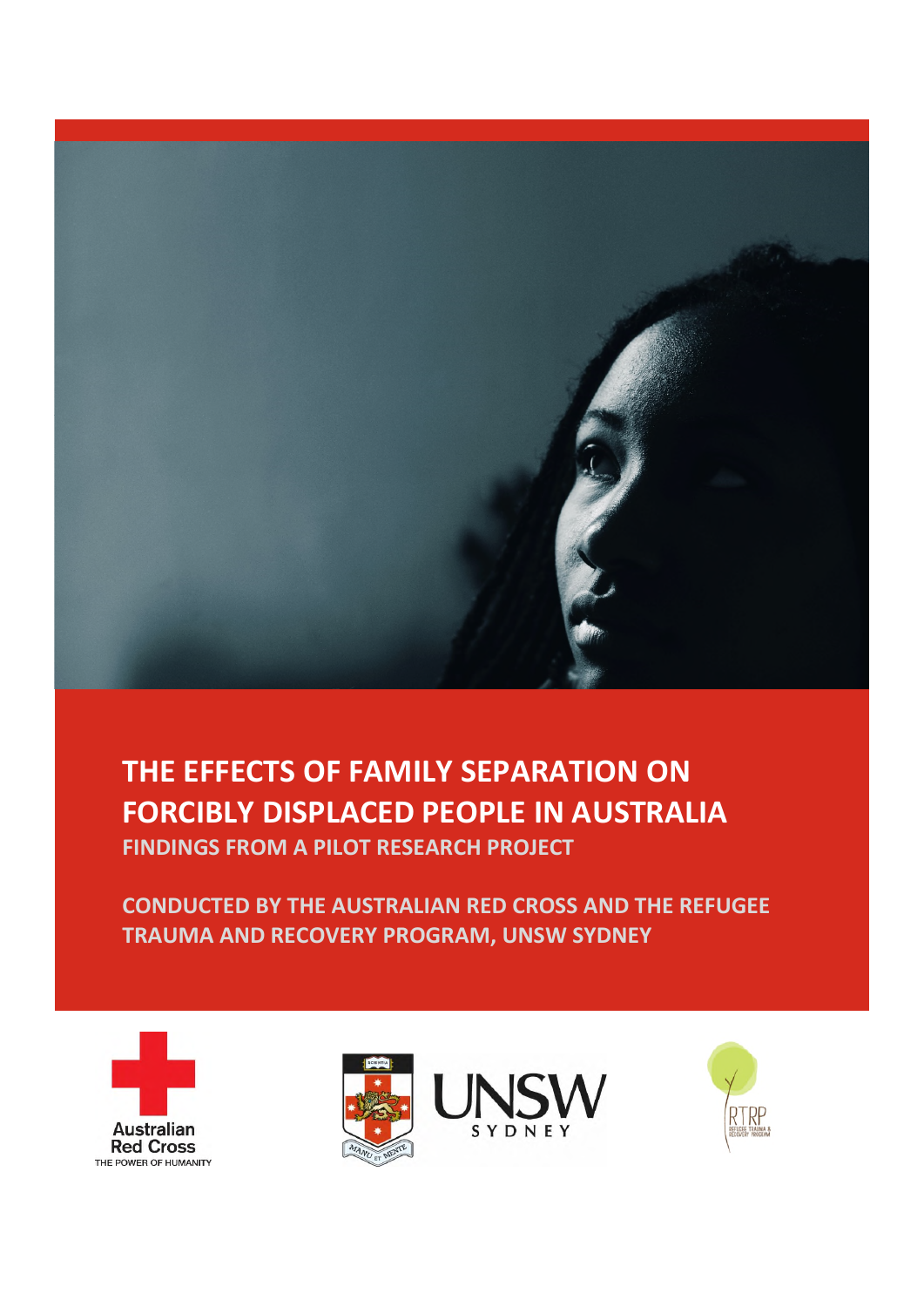## **Study Authors**

Belinda Liddell – Refugee Trauma and Recovery Program, UNSW Sydney Nicole Batch – Australian Red Cross Marta Bulnes-Diez – Australian Red Cross Sarah Hellyer – Australian Red Cross Anjali Kamte – Australian Red Cross Joshua Wong – Refugee Trauma and Recovery Program, UNSW Sydney Yulisha Byrow – Refugee Trauma and Recovery Program, UNSW Sydney Angela Nickerson – Refugee Trauma and Recovery Program, UNSW Sydney

### **Funding**

The research and development of this report was funded by the Australian Red Cross and the Australian Research Council.

### **Acknowledgements**

We wish to acknowledge with gratitude the significant contribution of each participant to this project, who trusted us with their stories and experiences. We thank the RFL field officers who conducted the interviews, and the input of the RTRP UNSW Sydney team on the development of the project and interpretation of study outcomes. We also acknowledge the contribution of the volunteers at Red Cross and UNSW who assisted in transcribing interviews, and thank them for their contributions to this project.

#### **Citation**

Liddell B, Batch N, Bulnes-Diez M, Hellyer S, Kamte A, Wong J, Byrow Y, Nickerson A. 2020. The Effects of Family Separation on Forcibly Displaced People in Australia. Findings from a Pilot Research Project. Australian Red Cross, Carlton, Vic.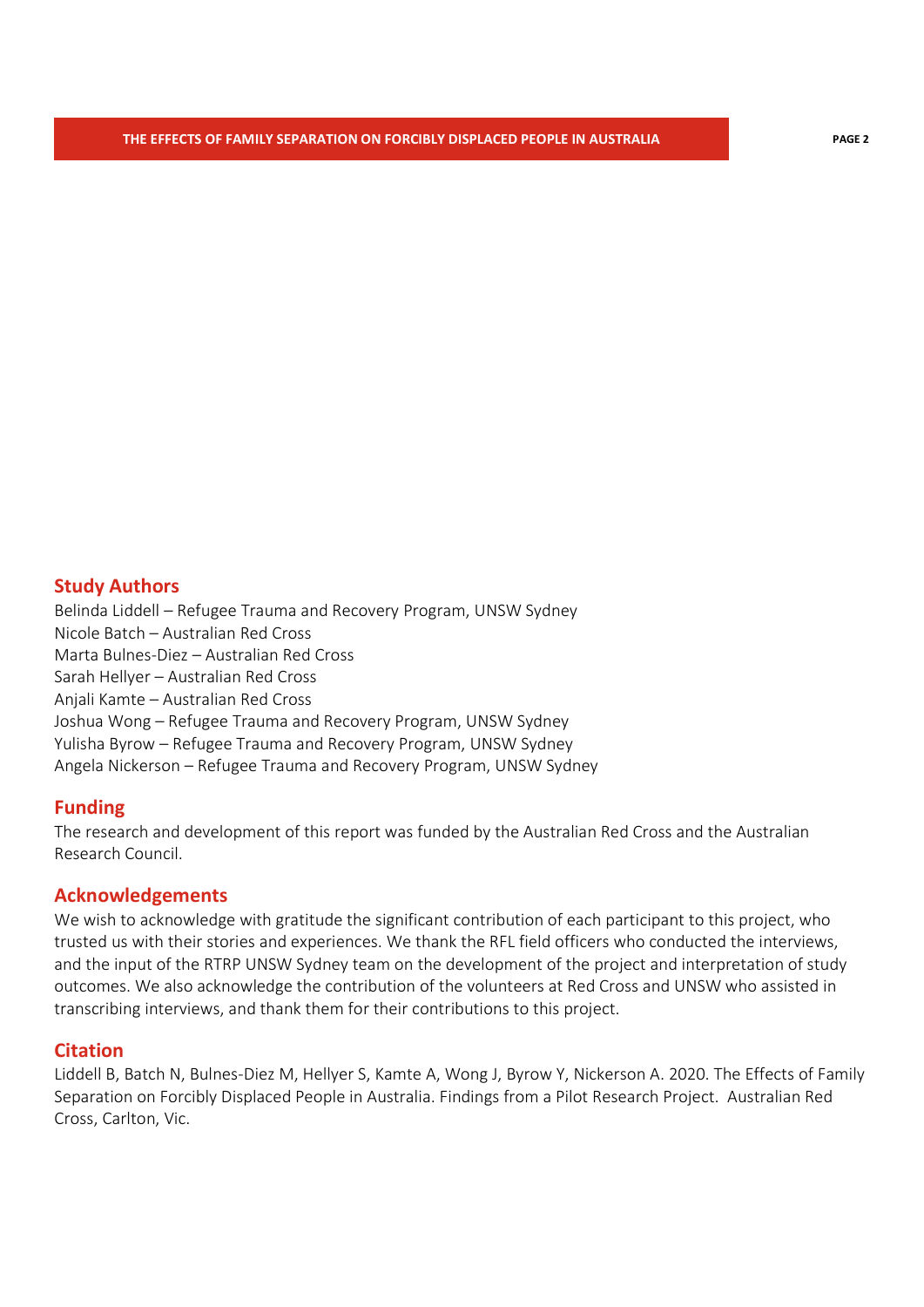## **EXECUTIVE SUMMARY**

While it is globally recognized that separation from family is a highly distressing situation, limited research has been conducted to understand the specific effects of family separation to inform practice and policy. This report summarizes the findings from a research project conducted to map the impact of family separation on forcibly displaced individuals (i.e people with a refugee background) resettled in Australia. The project was conducted by the Australian Red Cross in collaboration with the Refugee Trauma and Recovery Program (RTRP) at the University of New South Wales, Sydney. Thirteen individuals participated in semi-structured interviews and a thematic analysis was conducted. Four core domains of results emerged relating to how family separation affected participants: (1) **Beliefs** and values related to family unity vs. separation; (2) Direct **impact** of family separation; (3) **Action** taken to mitigate the impact of separation; (4) **Coping** and support mechanisms.

**Domain 1: Beliefs and values related to family unity vs. separation.** Participants reflected their belief in the importance of family in shaping identity and for practical support. Family unity was desired to enhance happiness, for security and to facilitate settlement in Australia.

**Domain 2: Direct impact of family separation.** The findings demonstrate the negative impact of family separation on psychological wellbeing – particularly by increasing worry, reducing daily functioning, shifting self-identity and disrupting family dynamics. Notably, the quality of the impact differed whether family was missing or separated. While connecting with missing family members was associated with strong positive emotion such as joy, there appeared to be a concomitant shift in the quality of distress from grief to more fear-based reactions, and a shift in an external to internal sense of control over events, often placing an enormous burden on participants. As such, participants felt a strong sense of responsibility for separated family members, including to provide financial, emotional and practical support, such as assistance for separated family to immigrate to Australia.

**Domain 3: Action taken to reduce the impact of separation.** Participants exhibited high levels of resourcefulness in finding missing family, connect with separated family and to work towards physical reunification. Key barriers to acting included a lack of information, language, and expense relating to mobile phone contact or poor access to more cost-effective means of communication. Key enablers included receiving the right support, for example from the Australian Red Cross, to facilitate linking with missing family and to provide support during this process. While communicating with separated family was critical to the wellbeing of participants, it was also associated with distress and feelings of powerlessness to change the situation.

**Domain 4: Coping and support mechanisms**. Despite facing a multitude of difficulties, many participants engaged in activity-based (eg., working), social (eg., social support), spiritual (eg., religious practice), and cognitive and emotion-based (eg., distraction, acceptance) coping strategies. Receiving positive support from professional services, family and community members was common. Participants displayed many markers of resilience, including maintaining hope for their future, taking concrete action, having some family in Australia and taking advantage of the opportunities in Australia.

The findings from this project demonstrate the broad impact of family separation on individuals affected by forcible displacement. It highlights the complexity of the needs of people facing long term separation, and the importance of understanding how these needs evolve over time through further research. Services such as the Restoring Family Links (RFL) program at the Australian Red Cross have an important role to play in not only connecting missing family members but to support refugees living with prolonged uncertainty connected with the different phases of family separation.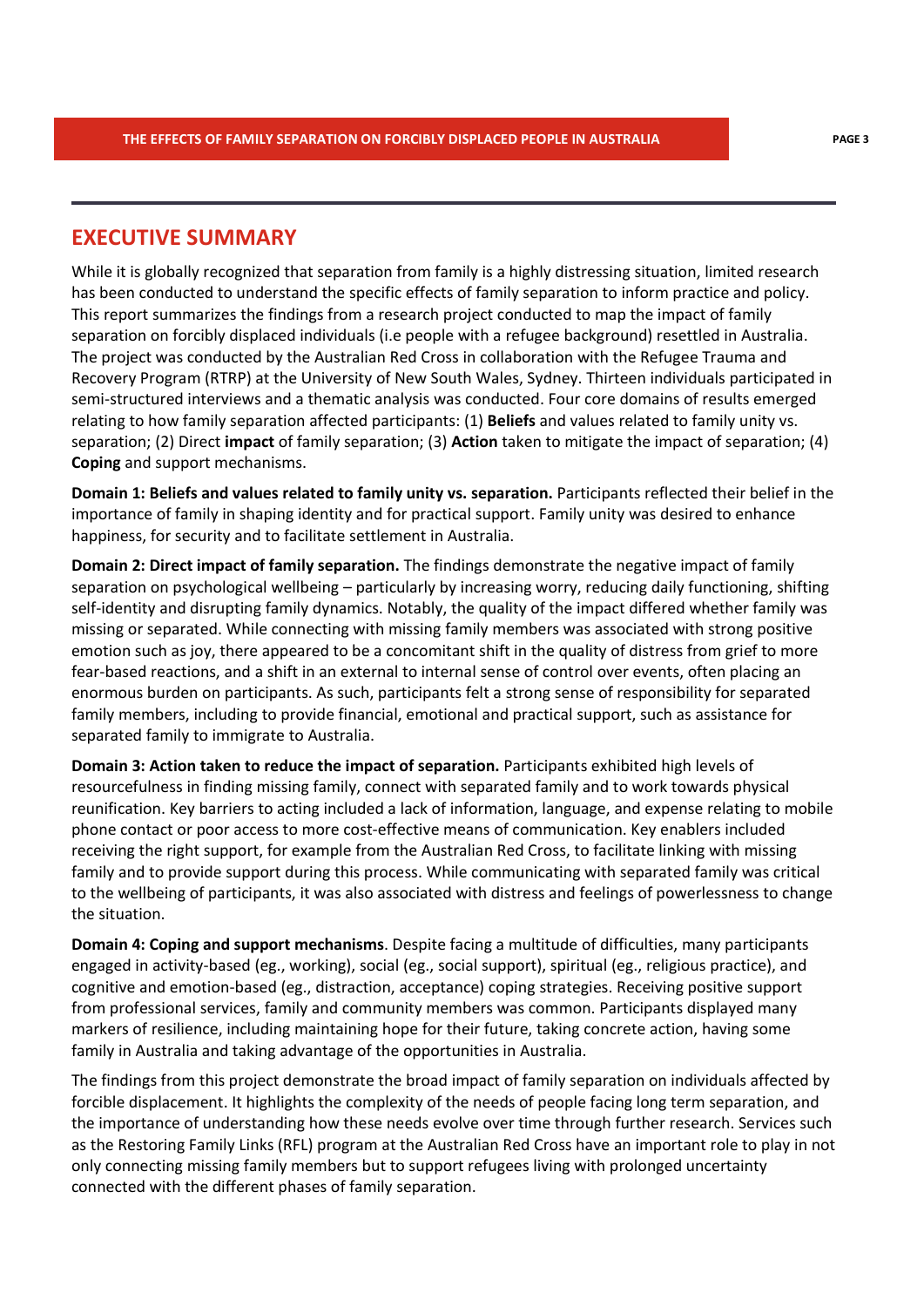## **OVERVIEW AND BACKGROUND**

The Australian Red Cross (ARC) implements the Restoring Family Links (RFL) program as a member of the International Red Cross and Red Crescent Movement (the "Movement"<sup>1</sup>). The central principle of the RFL program is the right to know the fate of missing family members. This recognises the importance of the family unit as a fundamental group in society that underpins the wellbeing of individuals and communities. RFL aims to connect individuals with their missing or separated family members following forcible displacement, natural disaster, conflict or migration. RFL services also entail efforts to prevent separation, as well as support to maintain contact with family and with accessing reunification processes. Not knowing the location or fate of a loved family member is widely recognized as being extremely distressing<sup>2</sup>. In 2019, International Committee of the Red Cross, along with a number of national societies, published a report demonstrating that having missing or separated family is associated with significant hardship, and highlighted the importance of family unity<sup>3</sup>. Despite this, there has been very limited research conducted on the specific impacts of family separation and enduring uncertainty in relation to missing family.

The current project was motivated by the need to build knowledge on the impact of family separation on forcibly displaced individuals. The current study also emerged from initial findings from the Refugee Adjustment Study (RAS) – a longitudinal investigation of refugee settlement and wellbeing in Australia. The RAS is a collaborative research project between the ARC, Settlement Services International (SSI) and the Refugee Trauma and Recovery Program (RTRP) at UNSW Sydney (funded by the Australian Research Council). Initial findings from the RAS show that family separation is associated with elevated mental health symptoms  $-$  including posttraumatic stress and depression<sup>4</sup>. But why? What is it about the experience of separation that is so damaging for forcibly displaced individuals, and how do people respond to and cope with separation? Answering these questions may assist ARC, and the broader Family Links network of the Movement<sup>5</sup>, to better understand the needs of those accessing RFL services, and inform practice models to support separated displaced individuals, including refugees and asylum seekers. In 2019, ARC and RTRP embarked on a qualitative research project as a first step towards examining the impact and experiences of family separation on refugees and asylum seekers residing in Australia. This report summarizes the findings from this study.

<sup>&</sup>lt;sup>1</sup> The Red Cross Movement is comprised of 192 National Societies, the International Committee of the Red Cross, and International Federation of the Red Cross. International humanitarian law, which applies in situations of armed conflict, contains relevant rules concerning respect for family life, maintaining or re-establishing family links and clarifying the fate and whereabouts of persons reported missing as a result of armed conflict. These obligations stem from the Geneva Conventions of 1949 – and developed in Additional Protocol I of 1977 – to facilitate enquiries made by relatives of persons dispersed in connection with an armed conflict, with the aim of restoring family links and facilitating the reunion of dispersed families in every possible way.

<sup>&</sup>lt;sup>2</sup> Example studies include: Miller A, Hess JM, Bybee D, et al. (2018) Understanding the mental health consequences of family separation for refugees: Implications for policy and practice. *American Journal of Orthopsychiatry* 88: 26-37; Refugee Council, United Kingdom and Oxfam. (2018) Safe but Not Settled: The impact of family separation on refugees in the UK; Savic M, Chur-Hansen A, Mahmood MA, Moore V (2013). Separation from family and its impact on the mental health of Sudanese refugees in Australia: a qualitative study. *Australian and New Zealand Journal of Public Health*, 37, 383-388.

British Red Cross, International Committee of the Red Cross (ICRC), Red Cross EU Office, Swedish Red Cross, Swiss Red Cross. 2019. Humanitarian Consequences of Family Separation and People Going Missing.

<sup>4</sup> Liddell BJ, Byrow Y, O'Donnell M, Mau V, Batch N, McMahon T, Bryant RA, Nickerson A. Mechanisms Underlying the Mental Health Impact of Family Separation on Resettled Refugees. Manuscript currently under review.

<sup>5</sup> The Family Links Network comprises National Red Cross and Red Crescent Societies and ICRC delegations, coordinated by the Central Tracing Agency of the ICRC.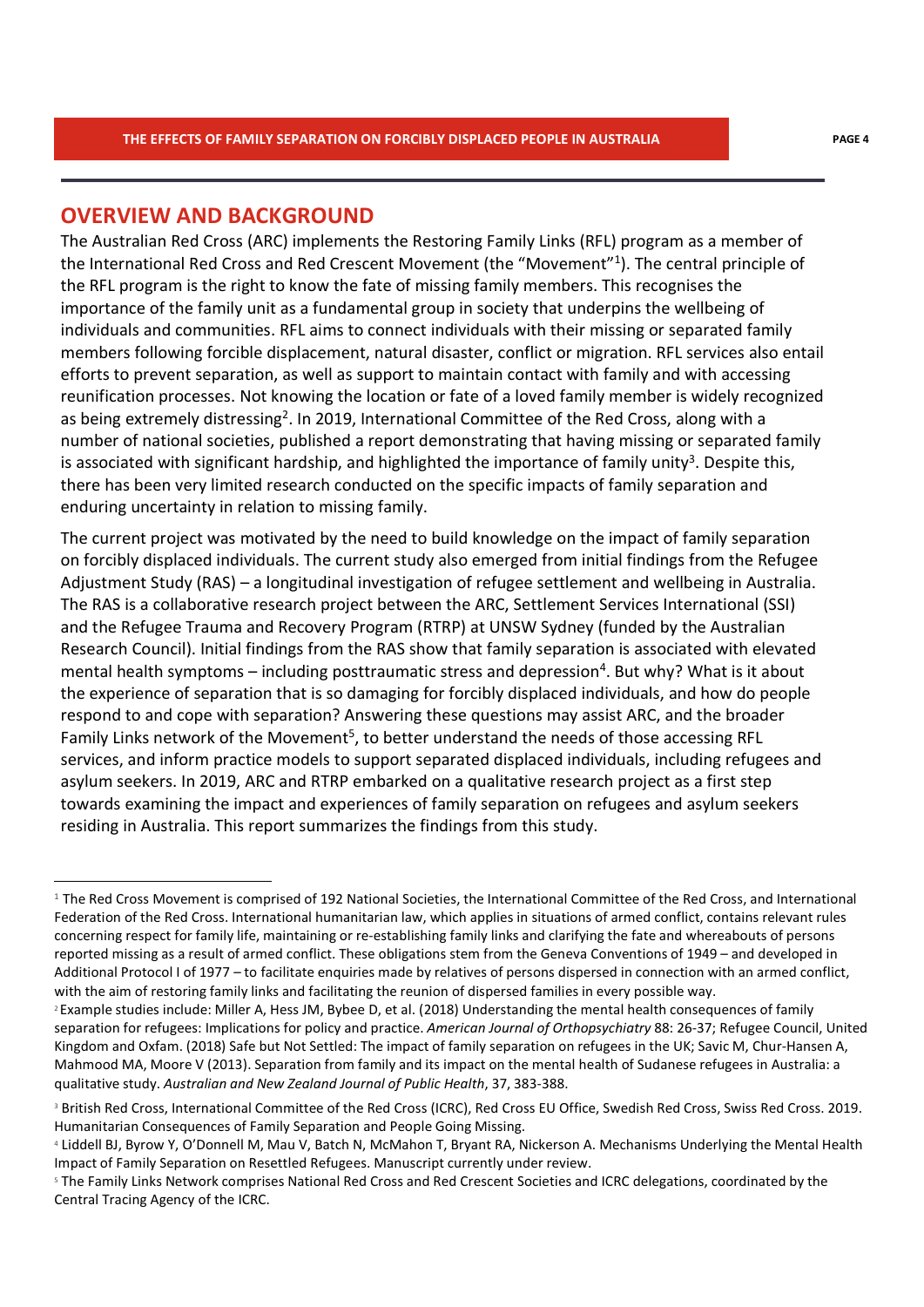## **METHODOLOGY**

Participants were recruited from the ARC client database, including past and current clients who had either (a) previously experienced family separation; or (b) were currently experiencing family separation, following forcible displacement. A total of 37 individuals were initially contacted, with a final group of 14 participants being interviewed. One participant was subsequently excluded as they did not have direct experience of family separation as a consequence of forcible displacement. There were 13 participants included in the final analysis.

Qualitative interviews were led by ARC RFL Field Officers, with the majority being conducted face-toface in a Red Cross office (2 interviews were conducted on the phone). Interpreters were used if required (N = 8). Prior to interview, participants provided informed consent according to ethics approval by the UNSW Human Research Ethics Committee (HC190214). Interviews followed a semi-structured format, with questions being developed by the UNSW and ARC research team based on institutional knowledge and the existing evidence-base (see Appendix). Interviews took between 30-90 minutes, and were recorded with participant's permission. Participants were provided with a shopping voucher to reimburse them for expenses associated with taking part in the study. Interviews were conducted between July-October 2019.

Interviews were transcribed by an ARC volunteer or a member of the RTRP UNSW team between August-November 2019. Following de-identification, data was coded by a researcher from UNSW and an RFL officer from ARC – who jointly established a coding framework. This framework was subsequently implemented by a 3<sup>rd</sup> independent coder (at UNSW). Coding was largely consistent between the 3 coders, and coded data was merged for thematic analysis following established qualitative study guidelines. Data analysis occurred in December 2019-March 2020.

## **PARTICIPANTS**

A table summarizing the characteristics of the participants can be found in the Appendix. In brief, the majority of participants were female (61.5%), with a country-of-origin from the African continent (69.2%)<sup>6</sup>, were currently separated from their parents or siblings (69.2%) and had some family in Australia (61.5%). All participants were currently experiencing family separation, with separated family living in high-risk contexts, e.g. regions experiencing conflict or refugee camps. The majority of participants had previously had family members missing, with contact restored through the assistance of the ARC RFL program (N = 7; 53.8%), a small number had both missing and separated family members ( $N = 4$ ; 30.8%), 1 participant was separated from all their family, and 1 participant had all their family missing at the time of interview.

## **FINDINGS**

The thematic analysis led to the identification of four domains relating to the experience of family separation (Figure 1). Each theme comprised a number of constituent themes and sub-themes. In this report, the most prominent themes are presented and discussed, along with illustrative quotes from participants.

<sup>&</sup>lt;sup>6</sup> Because of the small sample size, country, city, or village information were de-identified for data analysis and presentation.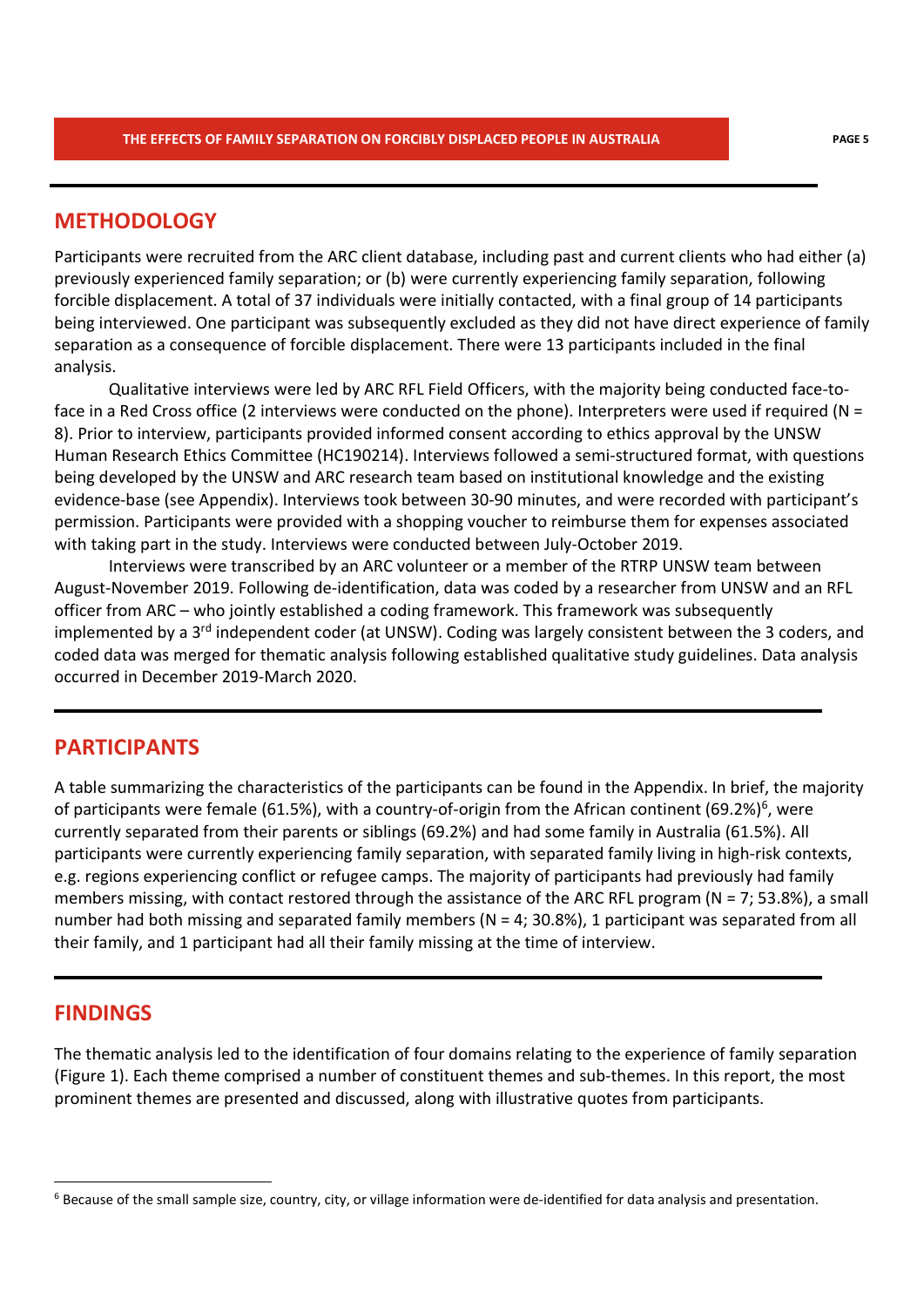

**Figure 1:** Concept map depicting four domains and key themes relating to the experience of family separation that emerged from the study.

## **Domain 1: Beliefs regarding family separation and unity**

Participants were asked why they believed it was important for families to be united in order to gauge their beliefs regarding family separation and unification (noting 1 participant was not asked this question). Responses fell into 2 key themes.

## **Theme 1.1: Importance of connection with family**

### **Sub-theme 1.1.1: Gives meaning to life**

All participants agreed that family connection was a vital component of human life. One emergent theme was that connection to family gave life meaning, and was fundamental to self-identity and the human condition. For example:

*"Because this is the nature of life. A parent, a Mum and a Dad of the children, they have to live together. They have to be together. Because if you live without them it's not life. What kind of life is this? We all have to live together as a family." (Participant 21)*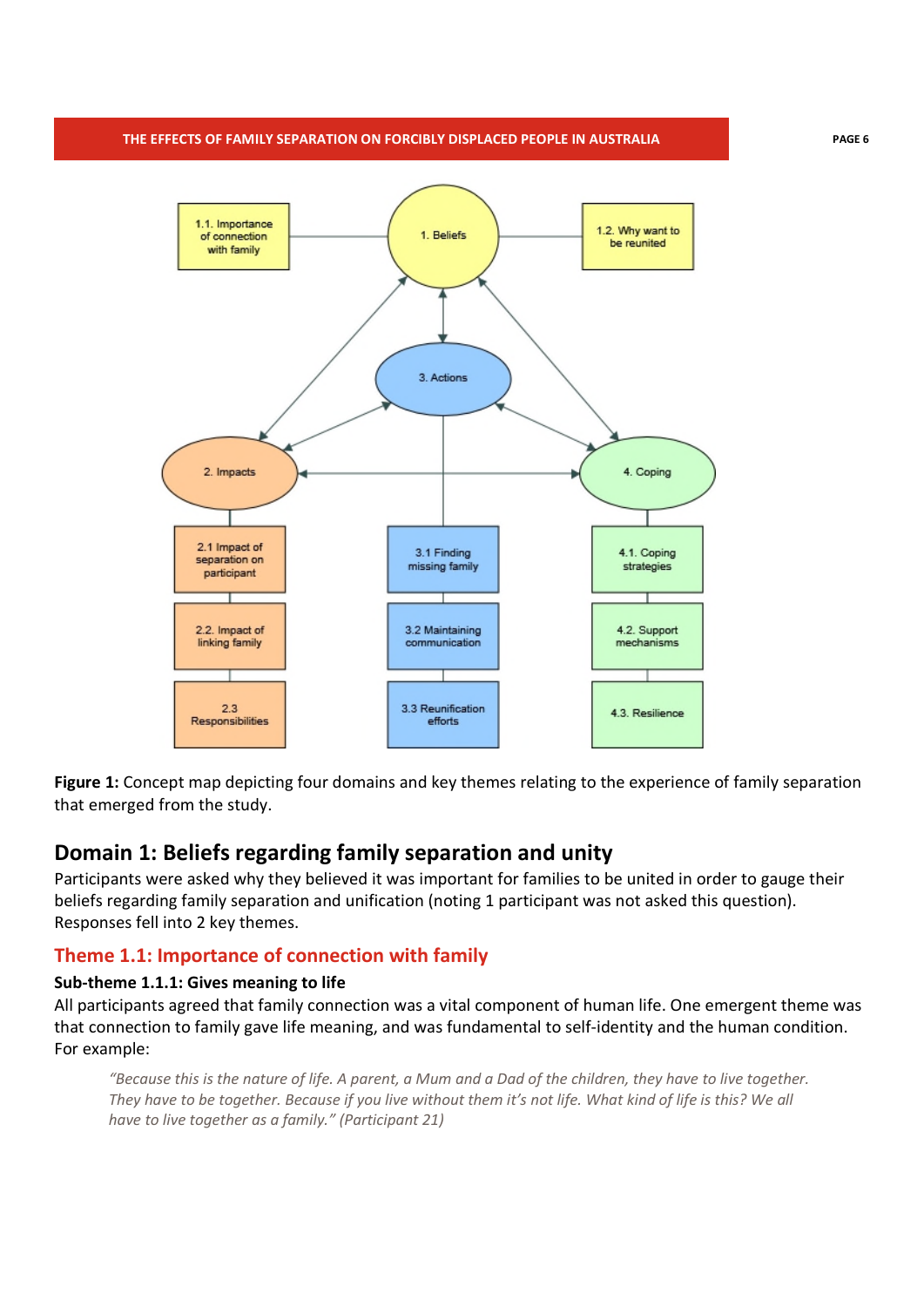#### **Sub-theme 1.1.2: Supportive role of family**

A second theme that was widely endorsed was the practical and emotional support that family connection brings. Family helps navigate challenging life events protects against the negative impact of stress, enabling individuals to thrive and participate in the broader community.

*"Being together, or having constant contact with your family member is important because you share the problem, you solve the problem together, and you help one another, emotionally, economically, and being together helps to build a future life together with family members, that's why it's important." (Participant 38)* 

*"There are a lot of things that can have as serious impact on our lives when we don't have our relatives together with us." (Participant 32)* 

*"(Family unity is important to me)…to live (a) happy life. Not sad life, stressful life. To be (a) happy life. Everyone will (be) happy. It is good for me. (I) can experience helping other people. (Participant 28)"* 

### **Theme 1.2: Reasons why want to be reunited with family**

All participants were currently experiencing some form of family separation at the time of interview, and thus, all wished to be reunited with separated family. The reasons why fell into 3 key themes:

#### **Sub-theme 1.2.1: For the purposes of peace and happiness**

*"I'm thinking back about how the time I passed with them, how I be with them. And if I see them and be with them now it makes me so happy to be with them." (Participant 37)* 

#### **Sub-theme 1.2.2: For the purposes of security and support**

*"If I had my family members around, my uncle, it could have made everything easier. Even here in Australia, I could have had him, I could have continued with my higher education because he would be there, maybe look for work, support me, and I could have even gone (studying) because I believe I was smart enough. But because I had no support, no relatives, no nothing whatsoever, I had to take care of myself, stop studying and go for work. Pay bills, put food on the table. Having relatives, definitely you cannot compare it with any other things." (Participant 32)* 

*"There are so many problems, we are just two [me and my husband]. If my siblings were here, they could probably help me look after my children." (Participant 10)* 

#### **Sub-theme 1.2.3: For the purposes of living and settling in Australia as a family**

*"But if we bring our families here, for all of us it would be better you know, better even (for) Australia (to) see our culture." (Participant 4)* 

### **Summary and discussion of findings under Domain 1: Beliefs**

Unpacking beliefs associated with family separation shines a spotlight on the importance of adopting a person-centred approach when working with vulnerable individuals facing long-term family separation or supporting people while searching for their missing family members. Clearly, it is a fundamental need for people to be connected, ideally physically, with supportive family. The observations from this study highlight the importance of programs like the RFL program to assist people with one of the many important steps in the process of connecting with their missing family members.

The engagement with families by Red Cross through the longstanding RFL program also offers insights into the experience of family separation. Family relationships are central as key support mechanisms and the roles within family structures underpin identity. The distress frequently witnessed by Red Cross appears to be an outward reflection of the disruption to these primary relationships at a time when family support and unity is sorely needed as people grapple with their identity after resettlement following forced displacement.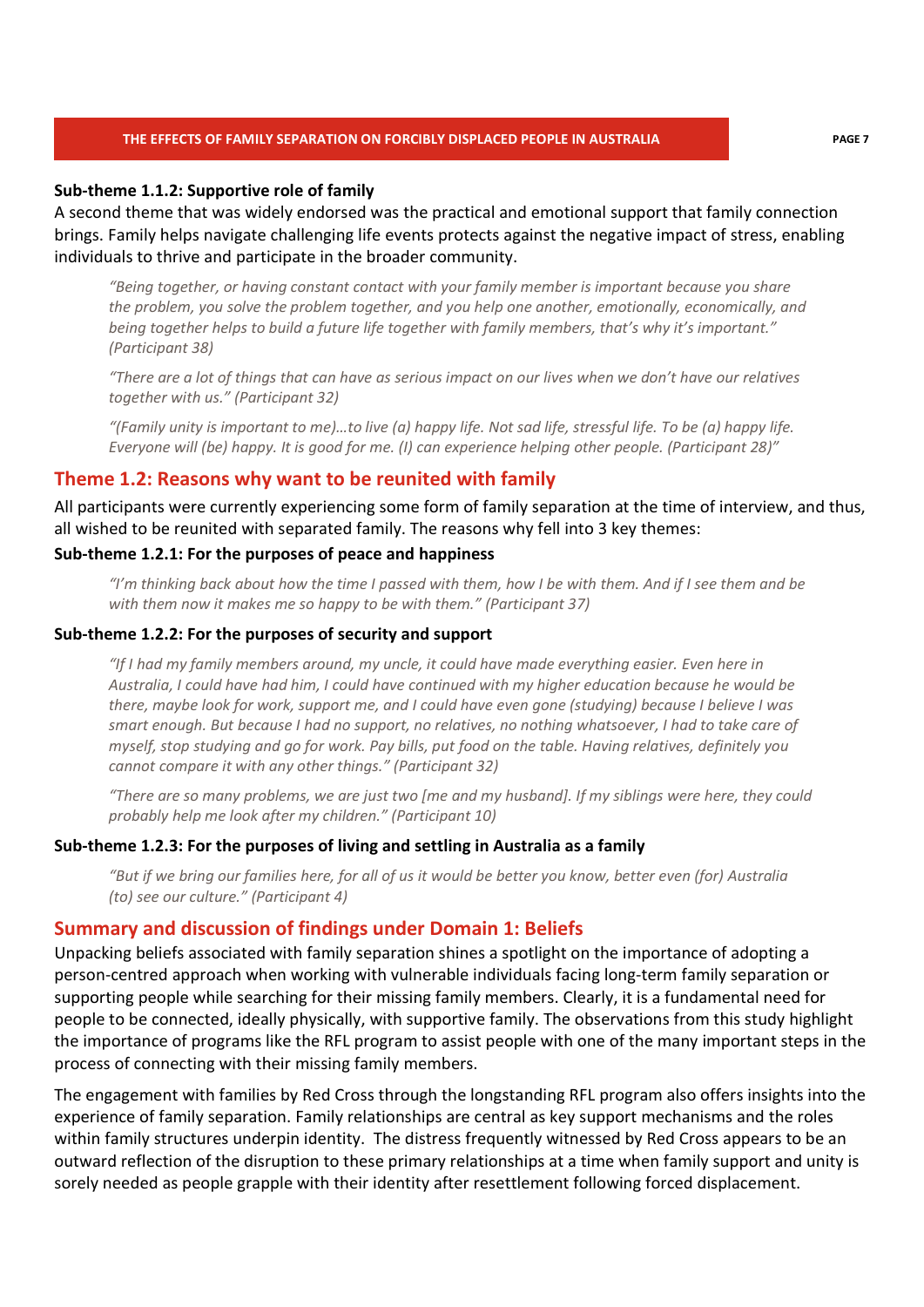## **Domain 2: Impact of being separated from family**

Given the key focus of the study was to examine the impact of family separation on individuals, this theme was the most prevalent and comprised three major themes, each with a number of sub-themes.

## **Theme 2.1: Direct impact of family separation on the participant.**

#### **Sub-theme 2.1.1: Impact of family separation on psychological well-being**

The most prominent theme that emerged from the interviews was the psychological impact of being separated from family. Responses related either to (a) the mental health burden or (b) emotional toll of family separation.

**(a) Mental health burden of separation**: The most prevalent category in terms of mental health impact was worry, endorsed by 100% of participants. Worries were particularly fear-based, with participants being concerned about the wellbeing of separated family members, particularly their security (physical, financial or health), or the fate of their missing family members.

> *"Because they are separate(d) from me, they are not safe, I am always thinking in my mind that they get kidnapped, because they do, they get kidnapped a lot of people, and they take their kidneys, they kill them, so I am always, I can't get, what do they call it, I can't compare it, it is like hundreds and hundreds of worries." (Participant 28)*

Participants were also highly worried about the future, with the uncertainty relating to their family being reflected in a sense of foreshortened future.

*"I'm partly safer here, but inside - I'm not safe inside. The reason because my future, I'm always afraid for the future of my family." (Participant 4)* 

The pre-occupation with separated family significantly interfered with the psychological wellbeing and general functioning of a number of participants – including capacity to concentrate, sleep, study or work (see Sub-theme 2.1.2).

*"Basically, this particular situation of separation – there is no other thing or vision or idea that comes to your mind. You just think about your family, what is happening to your family, how is their wellbeing, what's going on with them, what's happening to them. You never think about making friends, working, doing this or doing that – no. You are just focused on thinking about what's happening to my family. That's it every day, every minute." (Participant 10)* 

Participants also endorsed experiencing anxiety and stress, depression and a degree of helplessness connected with their separation. Some participants also observed mental health issues in their family members, including children.

*"It has affected mentally for me because I got depression, very severe depression, I got very ill, I got so unwell and especially my young son and my other children, we were all with mental health problems like depression." (Participant 21)* 

Across the interviews, participants also mentioned other mental health related concerns, including appetite problems, sleep disturbances, and physical health issues. One participant also recounted experiencing more serious mental health symptoms such as dissociation (i.e. experiencing extreme disconnection from thoughts or physical places), which can be a symptom of significant stress or even post-traumatic stress disorder (PTSD)<sup>7</sup>.

<sup>7</sup> Schauer M, Elbert T (2010). Dissociation following Traumatic Stress: Etiology and Treatment. *Journal of Psychology*, 218(2), 109- 127.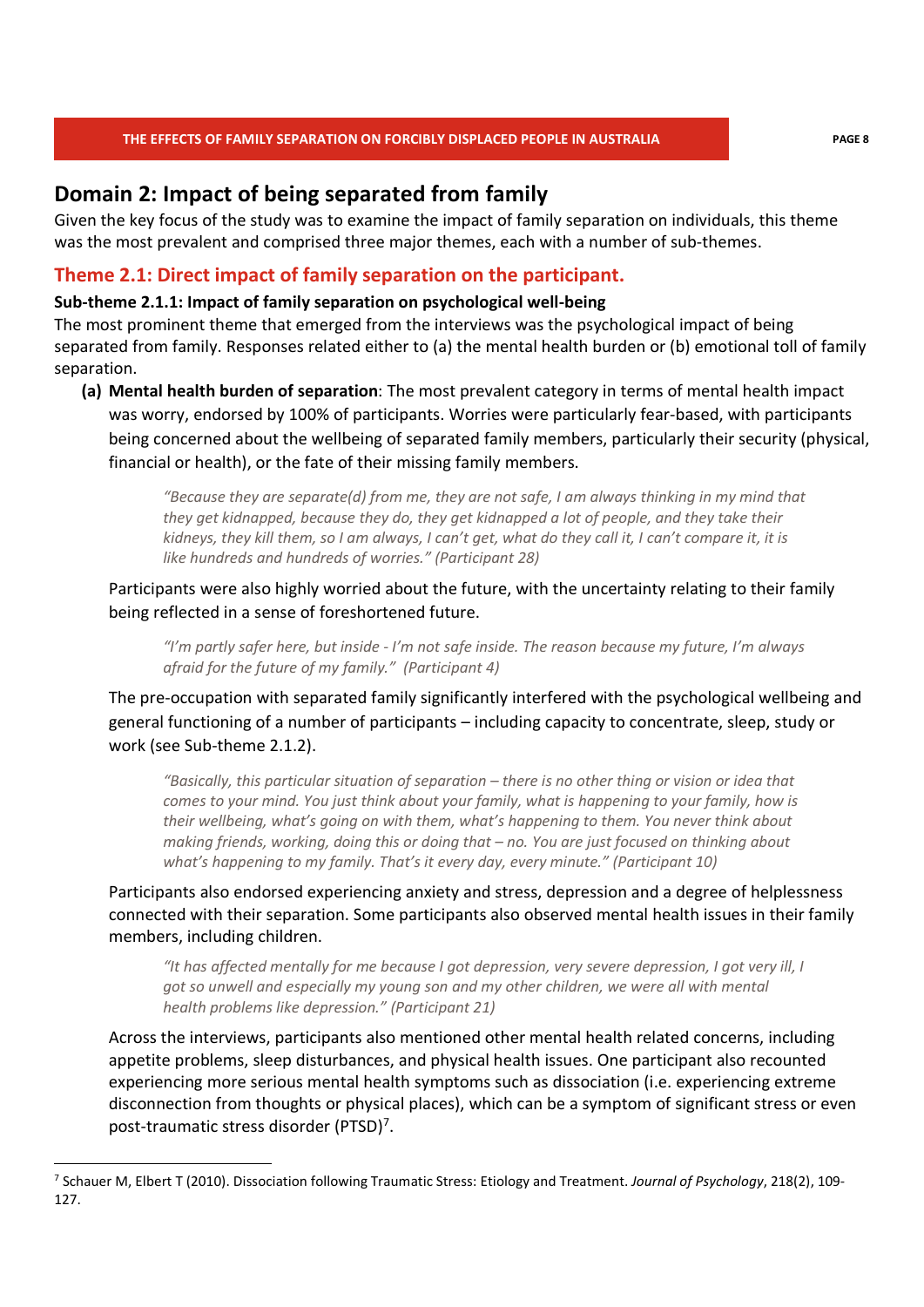*"So my situation is, yesterday I talked with one of my friends, I said I'm no good you know in terms of mentally, too much pressure, so sometimes, I forget everything, even myself. Sometimes I put some stuff in room I don't remember where I put it." (Participant 4)* 

**(b) Emotional toll of separation:** All participants expressed experiencing negative emotional responses to their situation of being separated from family. Participants described their situation as being "hard", "difficult" or "challenging", causing "suffering" or "hurt" and experiencing "pressure" about the situation, including pressure to act in an uncontrollable situation. Prominent emotions included sadness and fear, which were both tightly interwoven with worry about separated family members, and the absence of family to support participants in their daily lives. Other less prevalent negative emotions mentioned by some participants included anger/frustration and guilt/shame. It's important to note that while 8 of the 13 participants reported significant sadness, not all were functionally impaired because of this.

> *"Yes, separation is very hard, it's very hard to be separated from your family. You never know whether they are alive or dead, even they have been impacted mentally and spiritually." (Participant 10)*

*"Will I be alive today or tomorrow? They live day by day. Not month by month or week by week like living here. Next year program. 10 years program. They don't have program for (the) next minute. They will be alive or get kidnapped or they will kill them. It is not safe. Dangerous place to live. So that make(s) me upset, (that) the process of the [legal service] take so long." (Participant 28)* 

Participants also reported experiencing positive emotions relating to locating missing family members, and hope that their situation will improve in the future. Critically, many participants reported experiencing conflicting emotions about trying to continue with their lives in Australia while being deeply worried about their family.

*"Because I have more worry inside. Maybe outside I have clothes. I have good clothes. But inside I feel really bad. I feel really sad. It is very difficult. Very hard to explain." (Participant 28)* 

**Sub-theme 2.1.2: Impact of family separation on functioning and increased daily stressors**  A salient theme was the impact of separation on the participant's (a) day-to-day and (b) social functioning. Family separation strongly interfered with daily functioning for a number of participants and their families, including working, going to school or studying. This impact appears to be tied to the emotional burden of the separation, where participants reported impaired concentration, sleep or goal-directed activity because of worries connected with separated family.

*"In that time. I didn't even go to school or work because I was feeling very sad." (Participant 9)* 

*"When she was missing I was thinking like, I just missed out everything, not doing study, not looking for job, not going outside meeting other people. I was just staying at home, frustrated" (Participant 28)* 

Participants also reported experiencing significant logistical challenges because of being separated from family. Principally, pressure to financially support themselves and their families, as well as the costs associated with maintaining communication with separated family, was highly prevalent. For some, this affected their capacity to realise their own personal goals such as studying or engaging socially.

*"The only thing is whenever I have money I (am) willing to support them and send money, so I don't have any spare money except whatever money I have I always support them and send it." (Participant 30)*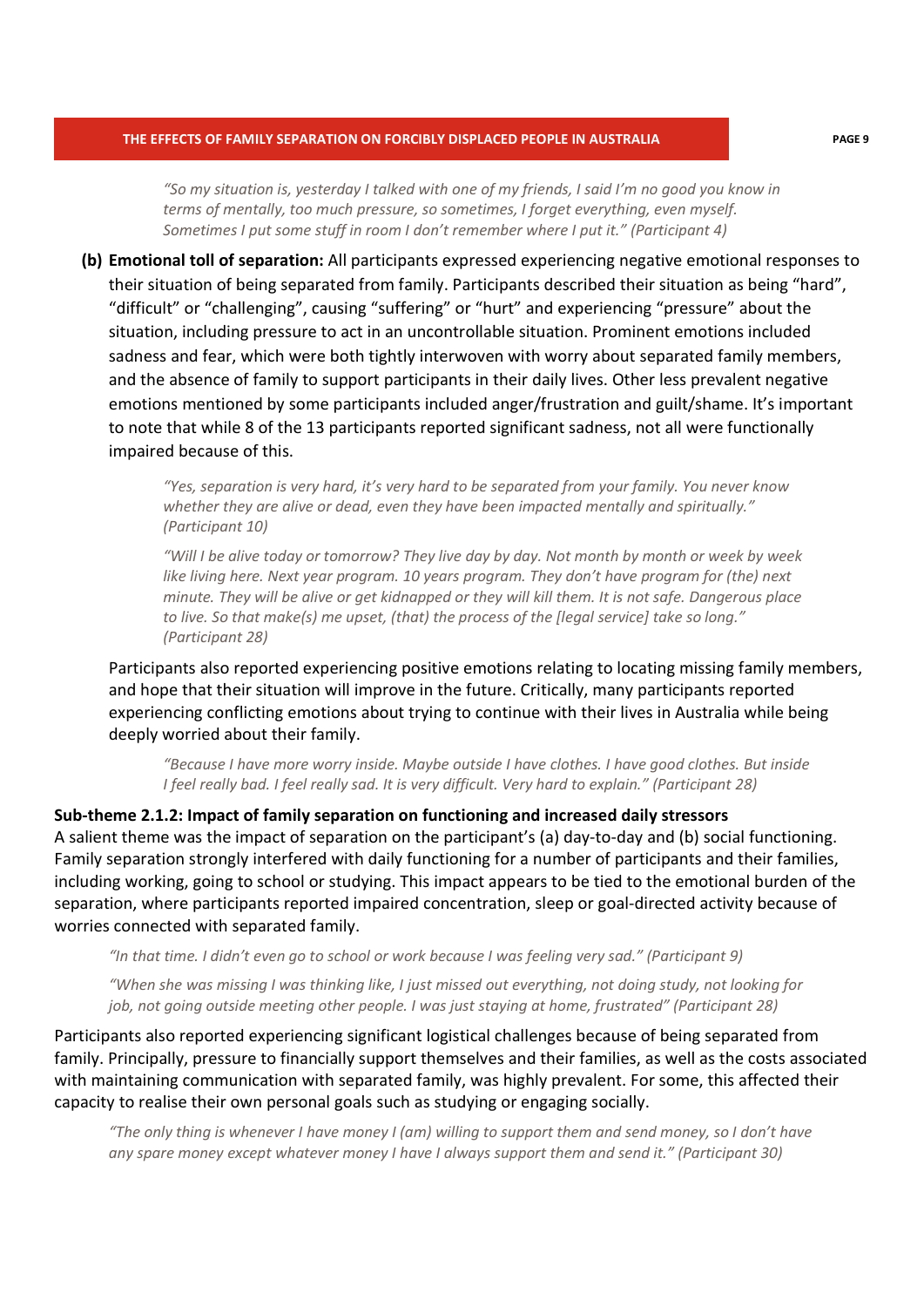Social functioning impairments appeared to be linked to the loss of social support as a result of family separation. The absence of important family members to assist in co-regulating distress or to provide moral support to facilitate social opportunities, negatively affected some participant's and their adjustment to life in Australia.

*"In that time, when I was thinking about my family, I didn't think to make friends or to say hello to people or interact with other people. I wasn't even smiling or laughing. When I met someone, and they said hello to me, it was just "hello, hello". To say it or to socialize, it was impossible." (Participant 10)* 

*"Being together would (have) been a huge advantage, comforting each other. For him, since he is a grown man, I would feel more secure with him around, and so, there are a lot of things I miss being separated like this. There are a lot of things I could benefit from if we were together. (Participant 32)"* 

Participants also outlined the difficulties of not having practical support from family, which interfered with daily functioning. For example, not having the support of extended family for child care to enable participants to work or study.

*"There are so many problems, we are just two [me and my husband]. If my siblings were here, they could probably help me look after my children, we could have shifts; some go to work and some look after children. I can't work full time or can't work the hours I want because I don't have anywhere I can put my children. Sometimes when my husband is sick, he doesn't go to work, and no one can look after the children. It's so hard for us to manage life." (Participant 10)* 

#### **Sub-theme 2.1.3: Impact of family separation on identity**

Family separation appears to have a significant effect on identity. The most prominent themes that emerged from the interviews suggest that being separated from family results in a change in self-identity via shifts in sense of place in the world and diminishing perceptions of a hopeful future. This may be particularly salient for individuals who hold a self-identity that is more collectivistic – which puts the emphasis on the self in relation to others (i.e. "we"), and is common in non-Western cultural communities $8$ .

*"This changes your personality, it changes everything, you don't think of anything else at the time." (Participant 10).* 

*"It had affected me for whole my life. Not just about studying or getting work or communicating. All of my life was affect(ed). Not thinking about (the) future. Just thinking about short things." (Participant 28)* 

*"I could not live my own life, I could not get married and settle or I can't go to school and do some courses and I'm really tied up with the daily life, which is routine jobs that's giving me a lot of stress." (Participant 30).* 

Over half of the participants also described how family separation had affected their ability to engage in cultural or religious practices. Most potent was a sense of cultural loss because of family separation, which amplified feelings of social isolation, impacting on adaptive settlement in Australia. Losing the cultural anchor of family appears to be related to feeling more unsettled and less connected with the Australian community. The strength of this impact was also linked to beliefs around the role of family unity for the preservation of

<sup>8</sup> Liddell BJ, Byrow Y, O'Donnell M, Mau V, Batch N, McMahon T, Bryant RA, Nickerson A. Mechanisms Underlying the Mental Health Impact of Family Separation on Resettled Refugees. Manuscript currently under review. Miller A, Hess JM, Bybee D, et al. (2018) Understanding the mental health consequences of family separation for refugees: Implications for policy and practice. *American Journal of Orthopsychiatry* 88: 26-37; Savic M, Chur-Hansen A, Mahmood MA, Moore V (2013). Separation from family and its impact on the mental health of Sudanese refugees in Australia: a qualitative study. *Australian and New Zealand Journal of Public Health*, 37, 383-388.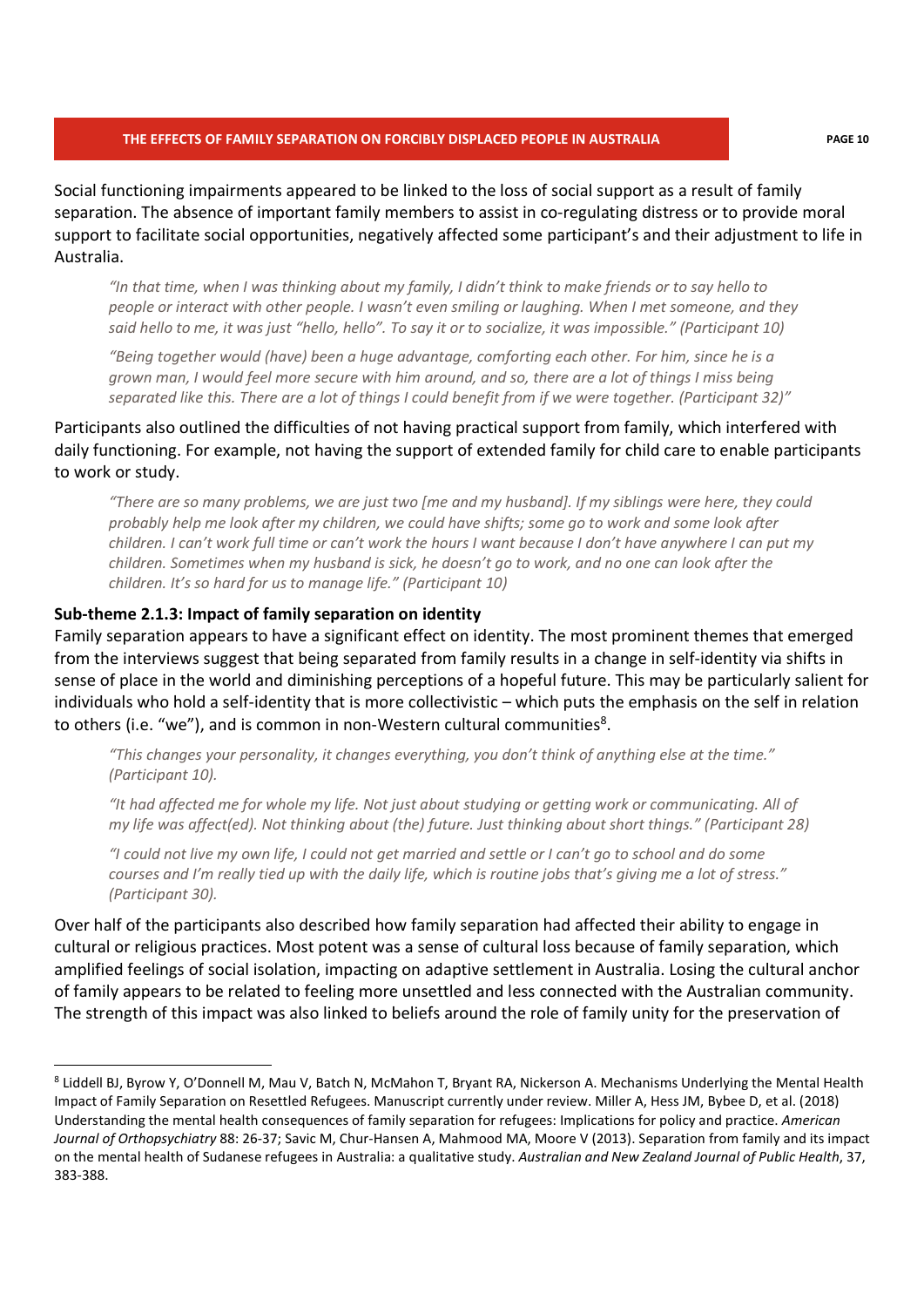#### culture (see Domain 1). Notably maintaining religious practices despite these difficulties emerged as a vital coping mechanism for some participants.

*"I need to share with other people how my culture is good. How it helps. That's why I feel like I am losing my religion here. Back home if someone has a problem then everyone is involved to help this person and encourage this person, and helping him instead of this person going the bad way. So here also like I saw like some… I need to share my culture with other people and use my language to communicate with other people. It affect me on my brain, I can't express my feelings or my culture with other people because I am always worrying and thinking about my family. (I) want to share my culture or my religion. I am a religious person so I just pray to god. That is also helping me." (Participant 28)*

#### **Sub-theme 2.1.4: Impact of family separation on family dynamics**

Separation from family seems to strongly affect family dynamics. For instance, many participants related the impact of the separation on other family members, especially children, who also experience mental health symptoms such as stress or low mood (depression). In other examples, participants recounted that their children appear distracted with their life in Australia such as going to school, which was helpful to them in terms of coping. In one instance, the uncertainty connected to ongoing family separation appeared to erode the trust children had in their parents, which deeply concerned the participant.

*"In February. When I want to come back here, my son you know he put all his clothes into my bag. He took his passport and I tried to tell him. Your papers are different because I have travel documents. But his mother, my wife, says you look after us because you the man. So I told him when I come here I will do the papers for him to come here. And after that he said "ok". He telling me I'm a liar. You know they grow up and they remember that." (Participant 4)* 

Participants also described the shared despair, sadness and fear experienced by their separated family members.

*"He's crying from there, my children are crying from here, I'm just looking at these things and it's very hard for me, they're crying from here and he's crying over the phone. It's very hard." (Participant 21)* 

### Critically, separation from family also shifted roles in the family, resulting in taking on additional responsibilities in the family.

*"I am the elder of all. Just everything was just, the responsibility of all was always on me when I was there, because my father was disappeared. And the others are younger than me. Because of this, I feel great responsibility about them." (Participant 36)* 

Several participants also mentioned that they were impacted because they lost connection with their extended family and communities, and were concerned that their children in Australia did not have relationships with extended family (e.g. grandparents, uncles, aunts, cousins). This was also reflected in regret in the loss of the family unit, and the consequential effects of losing the capacity to work together or celebrate happy events together.

#### **Theme 2.2: Impact of linking with family on the participant**

Twelve of the 13 participants had previously experienced or currently had a family member who was missing, and consequently, many reflected on the impact of restoring links with a missing family member. Participants highlighted the positivity of connecting with a missing family member where positive emotional states including happiness and hope were common, alongside a sense of restoration and new life.

*"Every night, every day we were worrying and we were crying and we were praying and God knows what happened to him, where did he go, you know like – it was very strange for us as well. But you know like finding him through Red Cross is like a miracle for us. It's like God has given him a second life." (Participant 21)*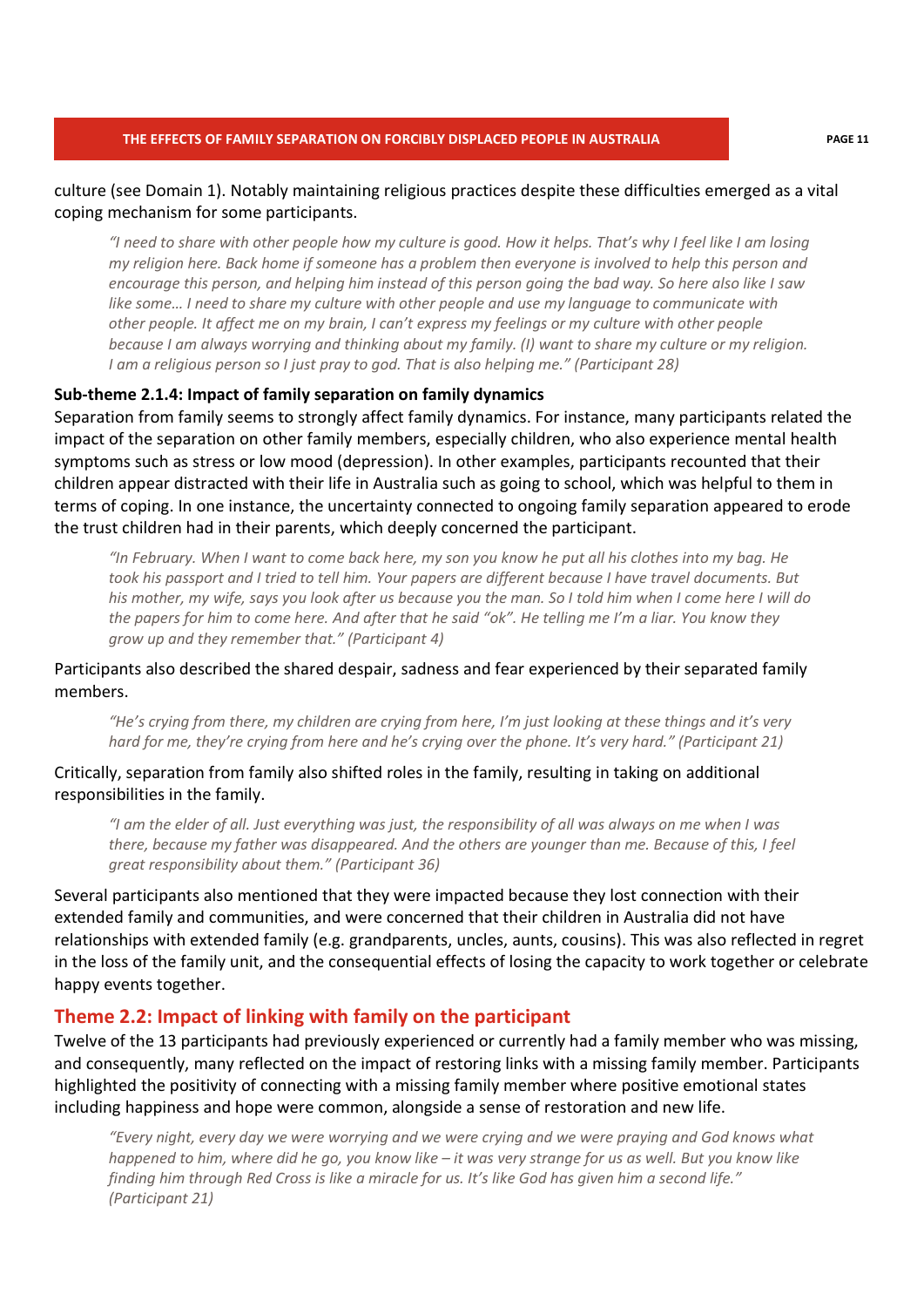*"I think it's like getting out of the darkness and to the bright." (Participant 38).* 

Participants also remarked on the considerable improvement in their situation.

*"I am okay since I am starting to contact with her." (Participant 36)* 

A particularly interesting pattern that emerged from the data was the shift in emotional states when a family member was located, but remained separated from the participant. When a family member was missing, it was common to experience a desperate yearning for information about the family member, and to perceive an external locus of control (i.e. low levels of personal responsibility).

*"Sometimes you don't know what is happening to a family [member], don't know where they are, things like that. You never know whether they are alive or dead." (Participant 10)* 

In some cases, this anguish was linked to feelings of helplessness and functional difficulties including problems undertaking everyday activities. Restoring family links was associated with gaining emotional stability in many respects, including relief and reassurance concerning the family member's wellbeing, and the subsiding of ambiguous grief and loss reactions.

When a missing family member was located, but continued to be separated from participants, participants reported experiencing positive emotions, but also an increase in a sense of personal responsibility and agency (i.e. a shift towards an internal locus of control). While this restored a sense of purpose to some participants, including engaging in work or study, another common consequence was an increase in stress relating to the safety and wellbeing of the separated family member because of the known risks they faced. Contradictory emotions were also reported – where happiness and a sense of relief existed alongside distress related to increased responsibility and sadness connected to ongoing physical separation.

*"When she was missing I am just thinking I could not find her anymore, but now, as I said, sometimes I wake up at 12, night time, give them a call to check that they are alive so that make me bit happy but doesn't continue always make me happy always okay she will go missing again I will lose her again you know? I don't have any guarantee she is safe now. She is in [capital city in North Africa] but she is not safe. If you miss someone, (it) feel(s) like she's dead. She is alive now. She not safe. Which means if I miss her again she will be dead. It is very difficult." (Participant 28)* 

### **Theme 2.3: Responsibilities**

Participants unanimously reported feeling responsible for their separated family members, in 3 clear subthemes. Irrespective of the type of responsibility felt, it was strongly associated with elevated stress.

### **Sub-theme 2.3.1: Financial responsibility**

The majority of participants financially supported their family overseas (*N* = 9; 69%), in the form of remittances ranging from partial to full support. This responsibility financially stretched participants, utilizing any of their spare income or necessitated them working multiple jobs to support the needs of their family. A small number (*N* = 2) expressed a desire to assist family but were not in the financial position to do so.

*"Money. I am responsible for money. If I don't send them money then they can't survive. Emotionally if I don't give her hope. She can't survive. So everything I have responsibility for my family. So I give her a call. Send her money. Sometimes if I have \$100 I will send her \$50 and leave \$50 for her to survive. Because also if I am sick, if I die here, instead of this I am just trying to help them." (Participant 28)* 

#### **Sub-theme 2.3.2: Emotional support**

Just as common was the responsibility to emotionally support and protect separated family members (*N* = 9; 69%). Participants viewed their role as being a source of hope and strength for their separated family, which was often coupled with a sense of powerlessness to provide concrete support. This emotional support was often bidirectional, with separated family doing their best to support the wellbeing of participants.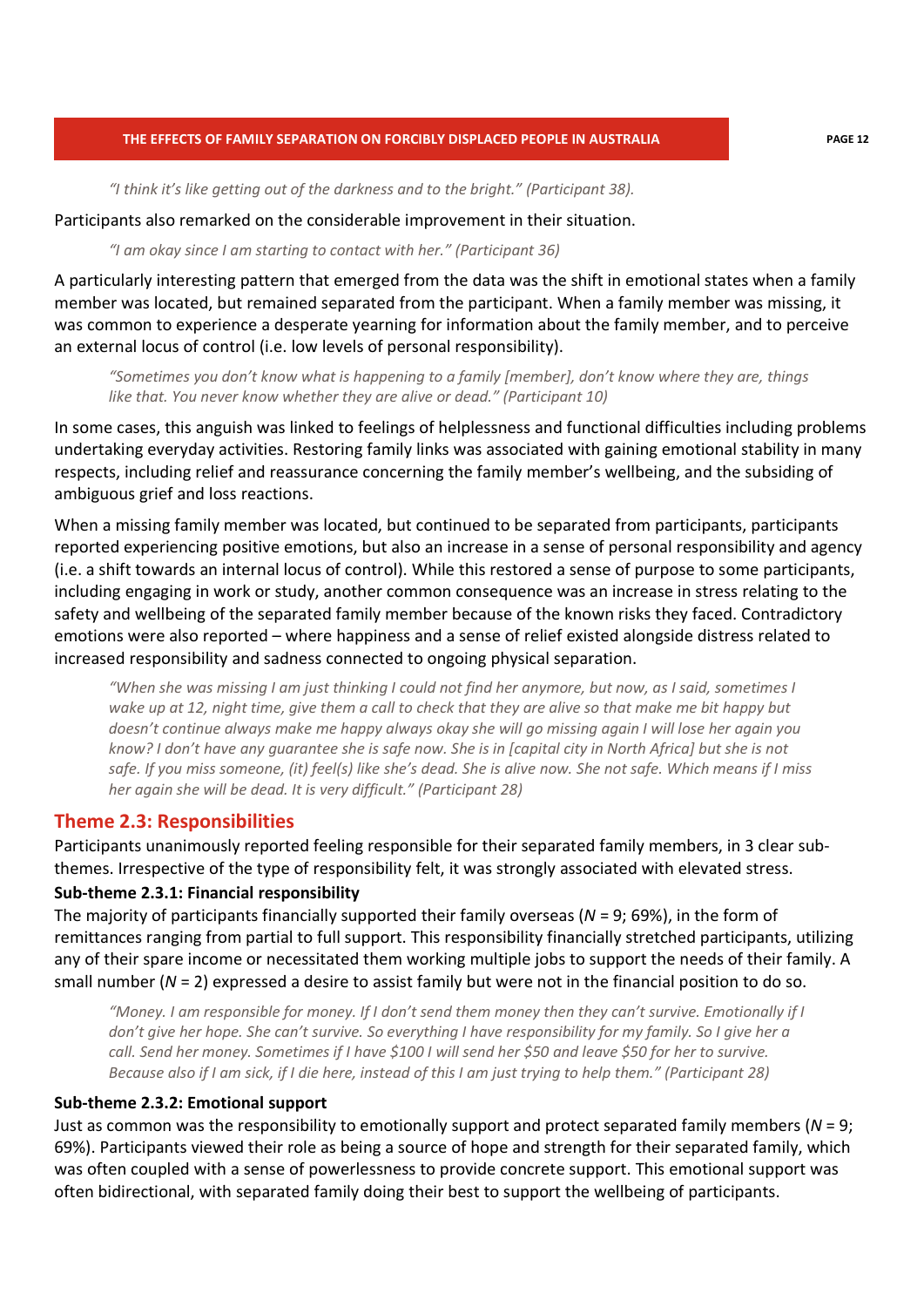*"I tell her to forget about it, advise her, all the problems are in the past, and it will be history, so just pray to God and then whenever you need to talk to me, just flash me (on the phone), and I'll call you back." (Participant 38)* 

**Sub-theme 2.3.3: Responsibility to arrange the immigration of family members to Australia**  Participants also expressed a strong desire to arrange to bring separated family to Australia, but were experiencing significant barriers in doing so. In some cases, family were exerting extra pressure on participants to facilitate this.

*"Sometimes I give them a call at night time to check out they're alive and they're safe but I cannot change I do not have the power to change and bring them immediately to me but I am just waiting. (Participant 28)*

*"They were just calling me to like hurry up…. I told them it's not up to me, it's up to the Government." (Participant 16)* 

### **Summary and discussion of findings under Domain 2: Impacts**

It is evident that family separation has a profound effect on the participants in this study. The psychological impact was predominantly stress and worry-related, which negatively affected daily functioning. The nature of the impact appeared to differ according to whether family members were missing or separated. Restoration of contact with a missing family member appeared to shift psychological reactions from grief to anxiety-based distress and the burden towards participants. Participants also felt a strong sense of responsibility to support their separated family.

The elements reflected in the findings mirror the experiences Red Cross has witnessed across a larger caseload over time. The complexity of responses observed frequently appears to link to which phase of the separation process a person is experiencing; whether the separation has been short or long term; whether multiple family members are missing; if there is hope for finding the missing family members alive; and the severity of traumatic events experienced before and during their migration experience. Understanding the relationships between these factors and how they impact on the individual experiencing family separation needs to be subject of future research.

Assessing the risks posed by an RFL search to missing family members is an important element that is considered in each case, and which also impacts on the how family separation is felt. The fear of unintended consequences frequently adds to the sense of responsibility family members experience when they seek assistance from Red Cross, as there is often a very real dilemma about whether it is indeed safe to even try to locate their family members through the RFL program.

## **Domain 3: Actions taken to assist finding, connecting or reuniting with family**

A common topic focused on the set of actions that participants engaged in to either find missing family members, maintain contact with separated family members or to physically reunite with family. In each area, participant's responses could be grouped into either barriers – which included issues and problems affecting the capacity of participants to act; or helpful factors – which facilitated actions taken or achieved positive outcomes.

## **Theme 3.1: Actions taken to find missing family**

### **Sub-theme 3.1.1: Barriers to finding family**

Participants encountered substantial barriers when searching for missing family. These included a lack of information about the family member – including no formal records, no address or contact information. A breakdown in communication between family as a result of conflict or displacement was also common. Also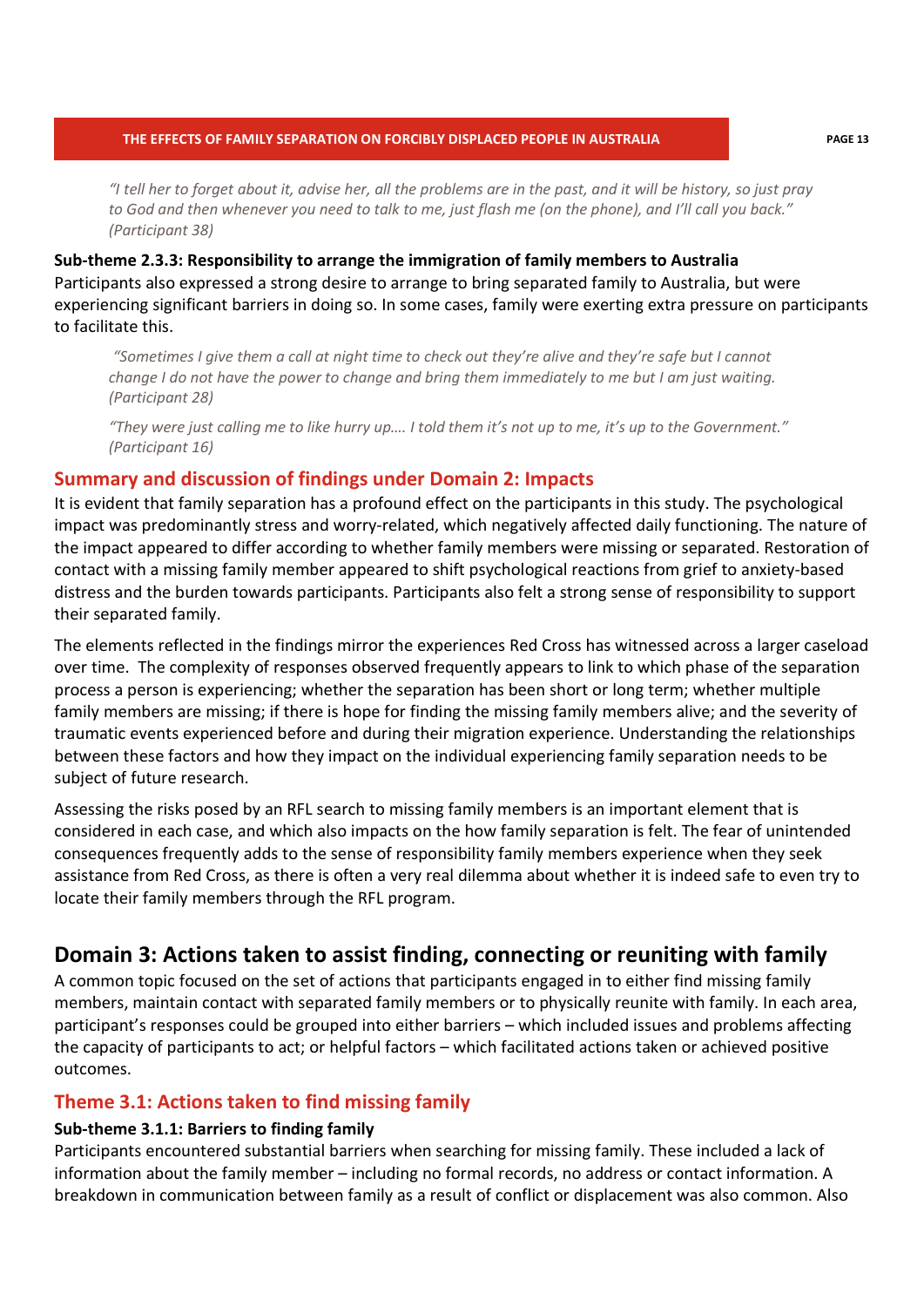reported were logistical problems with conducting the search, including the remoteness of search areas, language barriers, reliance on interpersonal connections and being unaware of support programs such as the Red Cross RFL program.

*"There's not much record of things. They don't even have birth certificates. They don't have anything like that. Like, they don't know things. They just know the day, like today's Monday, just the year, like there's not much, like that." (Participant 16)* 

*"I couldn't find anybody who could help me to contact until I found you guys (i.e. Red Cross)." (Participant 38)* 

#### **Sub-theme 3.1.2: Helpful factors in finding family**

The most frequently cited factor that helped participants find their family was the Red Cross (*N* = 8; 62%). This can be attributed to the fact that participants were past or present Red Cross clients. In these cases, the RFL program assisted participants to find their missing family and to connect them.

*"I came to Red Cross to help me to find my mum and then I met you [Red Cross field officer] and we had a great chat to help me to find my mum. It was good." (Participant 28)* 

#### Participants expressed gratitude to the Red Cross for their assistance in finding missing family.

*"Because of you guys, not only that you found him – but you connected me and him to be able to talk. At least, talking to someone is like seeing him. So I believe that what you guys do is amazing, is – how can I say this – is not comparable to anything else." (Participant 32)* 

Additionally, having contacts in the local community proved to be helpful for participants, and one participant was able to locate their family via UNHCR mechanisms.

#### **Theme 3.2: Actions taken to communicate with separated family**

All participants were in regular contact with their separated family via the regular telephone as the most frequent mode of communication. Frequency of contact ranged from daily through to once a fortnight.

#### **Sub-theme 3.2.1: Barriers to maintaining contact with family**

Participants reported a number of significant barriers to communicating with family, which were either resource or situational based. Most prominent was the expense of mobile phone contact. Financially supporting this was a significant stressor for most participants. Also difficult was not receiving responses from separated family due to costs, poor phone line quality, time differences, the lack of postal system or permanent address. Surprisingly, few participants used internet-based providers for communicating with family – 3 participants mentioned using or trying to use either FaceBook, WhatsApp or Skype. These barriers were significant enough to prevent participants from being in contact with their family as often as they would have liked.

*"It is expensive. Sometimes when my mind is getting more stressed I have to give her a call. It is not a specific time. Sometimes two weeks. Sometimes one week. Sometimes two times in a week. It depends when I got money also. If I got money I will give her a call. Otherwise I have to wait." (Participant 28)* 

It's also important to recognize that contact with family was vitally important to participants, but at the same time, often caused them significant distress because of the ongoing separation and concern regarding the safety of family members.

*"Sometimes it's distressing, sometimes it's happiness, because we talk about the past and the flashbacks, and so forth, but at the end, I tell her that you just pray to God and forget all bad memories of the past, so sometimes it's stressful, and sometimes it ends with happiness." (Participant 38)*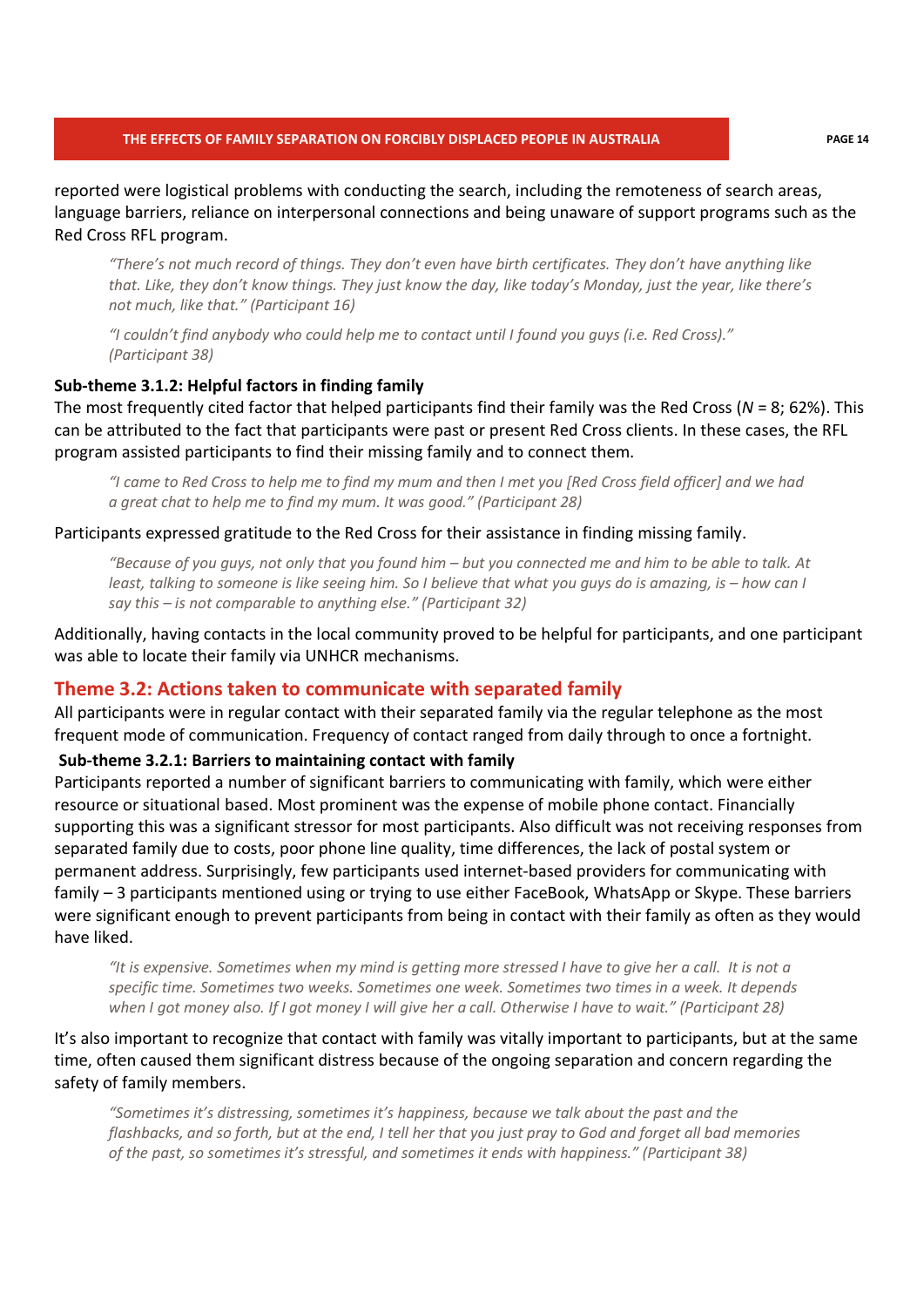#### **Sub-theme 3.2.2: Helpful factors for maintaining contact with family**

A helpful factor in maintaining contact was having the financial resources to support contact, including even sending money to a separated family member to buy a mobile phone. In one case, having a support person to assist, even with interpreting, proved helpful.

## **Theme 3.3: Actions taken to physically reunite with separated family**

The majority of participants felt responsible for facilitating the physical reunification with their separated family members, principally via immigration pathways to Australia. Notably, a small number of participants travelled internationally to visit separated family.

#### **Sub-theme 3.3.1: Barriers to physically reuniting with family**

The barriers to reunification include visa-related restrictions, with current visas preventing participants from either travelling to see family or accessing Australian Government family reunification programs.

*"Since my son found out that his father is alive and they found him, he is in a mode of happiness and also he is very restless, like he is doing not very well. He just wanna go to [Middle Eastern-country of origin] to see his dad. He got his passport and he's really trying to go. … people who have permanent protection visa they can't go to [Middle Eastern-country of origin] but my son as soon as he found out he's very restless he wants to go." (Participant 21)* 

A number of participants had commenced the formal application process to bring family to Australia, but significant barriers included expense, processing times and ongoing uncertainty. Another psychological barrier was the assumption that once a missing family member was found, physically reuniting would be a straightforward process. But some found that reality contradicted this notion:

*"To tell the story is easy.. your mum was missing and now we found her like that – but real life is very difficult. Your mum was missing and still separate from me. What is the guarantee she is safe? No guarantee. She could go missing again." (Participant 28)* 

Other barriers included separated family being unable to access UNHCR formal refugee registration processes, or being unable to take time off work to visit family.

### **Sub-theme 3.3.2: Helpful factors for supporting physical reunification with family**

Helpful factors to assist participants in their efforts to reunite with their separated family members included having NGO assistance, such as from legal services to facilitate immigration applications or the Red Cross to provide appropriate referrals to those services.

## **Summary and discussion of findings under Domain 3: Actions**

Participants were highly active in the process to find missing family, with the majority having initiated searches through the Red Cross RFL program. Participants were also in regular communication with separated family members, which was associated with receiving comfort and reassurance, but also a significant amount of distress and powerlessness.

These findings reflect the wider experience that Red Cross has with clients of the RFL program, in that clients make every effort to search for missing family members and remain connected with separated family members. For some families, RFL is contacted at the beginning of the search process very soon after a family member has gone missing, for others, it is a last resort after years, when all other searches have been exhausted. It is common that families are continuing their own searches alongside the active tracing case with Red Cross. These searches can include reaching out to family and community contacts, searching social media, keeping up with various news and reports of current conflicts, or even flying over to the country they believe the missing person to be in. Families are incredibly resourceful and will sometimes locate the missing person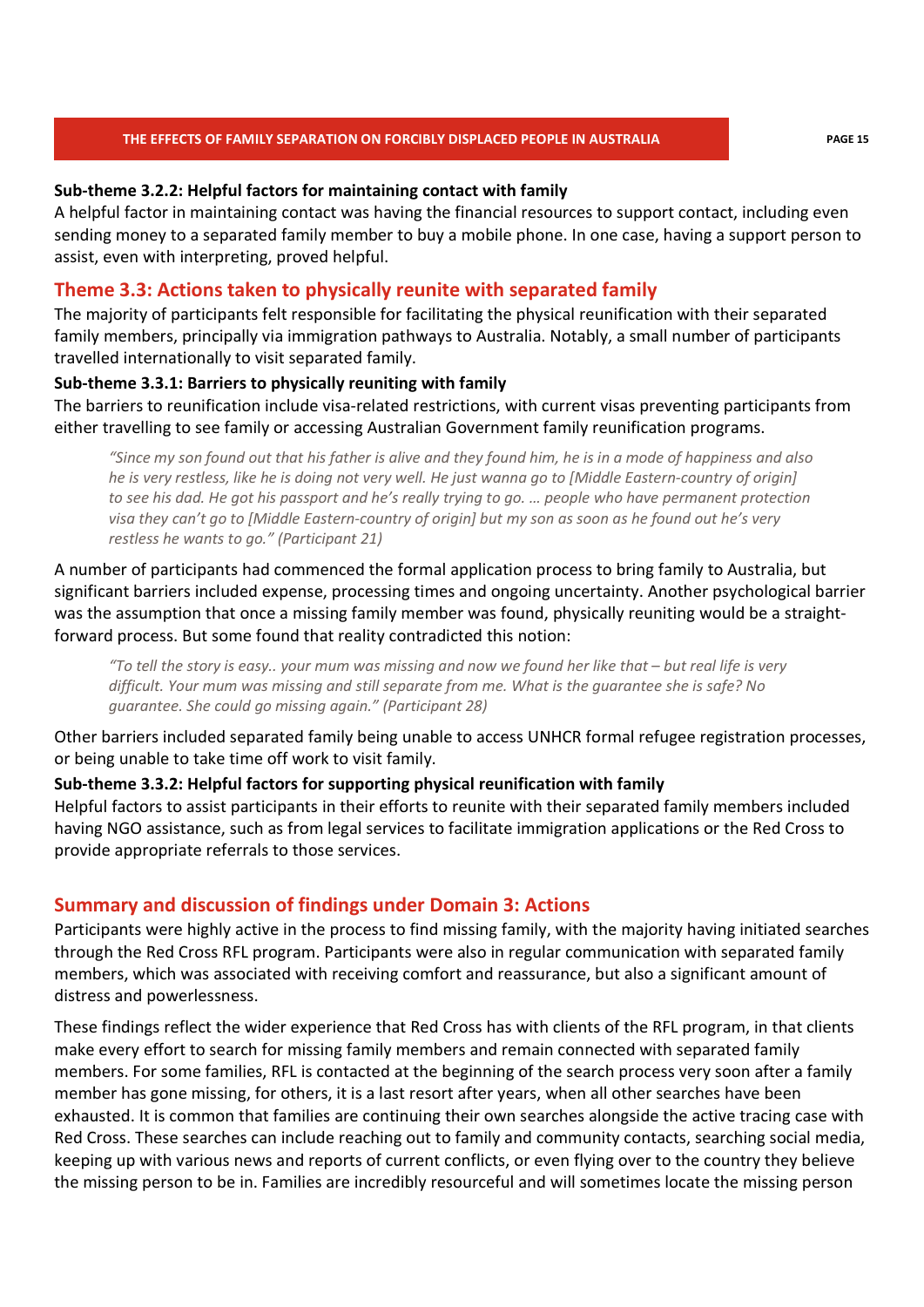before Red Cross has any news. However, for some family members, information on their missing relative is scarce, and Red Cross remains one of the only avenues of hope for getting information on them. Other reasons a client may not access their own networks to search or connect with their separated family could be loss of connections due to conflict separating communities, the subsequent trauma or mental health impacts of migration, the stressors of settlement in a third country, or the lack of finances or resources to be able to search or maintain contact. All these factors highlight the importance of clients and Red Cross working together with a variety of informal and formal community networks to support families in their efforts to locate, communicate and reunify with their relatives.

## **Domain 4: Coping with family separation**

The final domain relates to how participants coped with family separation, where 3 key themes emerged: coping strategies, support mechanisms and resilience factors.

## **Theme 4.1: Coping strategies**

Participants engaged in a variety of active coping strategies with varying degree of success in terms of alleviating distress. These coping strategies are grouped into 5 key sub-themes.

## **Sub-theme 4.1.1: Activity-based coping strategies**

Many participants used activity-based strategies to distract themselves from the burden of family separation. Predominantly, this included employment or study which was recognized for its positive influence and capacity to assist participants in keeping busy. Employment was also an important way by which participants felt they could support their separated family members.

*"I have some people just to work with me, and it was very good thing for me just to forget everything and just focus on my job." (Participant 37)* 

Some participants also engaged in implicit coping strategies by volunteering in the community, or assisting other members of the community.

*"I do study full time and when I don't have uni, I am more involved in community and I do volunteer, at uni as well." (Participant 5)* 

## **Sub-theme 4.1.2: Social-based coping strategies**

Many participants also described that engaging in social-based coping strategies was beneficial to them, including serving as a distraction tool away from their worries, and receiving positive social support from others. Some participants also felt supported through communicating with their separated family members.

*"I was going to visit one of my friends here, and I'd feel relieved. I'd forget at the time that I visited my friends, but upon leaving, I'd remember again." (Participant 10)* 

## However, another theme that also emerged was that family separation itself interferes with the natural instinct to seek social support in order to cope with stress.

*"The refugees are just, since they flee their country and come to another second or third country, they don't have any chance or option to cope with others, it is very important to cope (with) each other, very important to support each other and come together for supporting each other. We were together as a family, still we feel just as the same family when we are together." (Participant 36)* 

## **Sub-theme 4.1.3: Spiritual-based coping strategies**

Another theme that emerged for 6 participants (46%) was their reliance on religious beliefs and spiritual practices to assist them in coping and reflecting on their situation.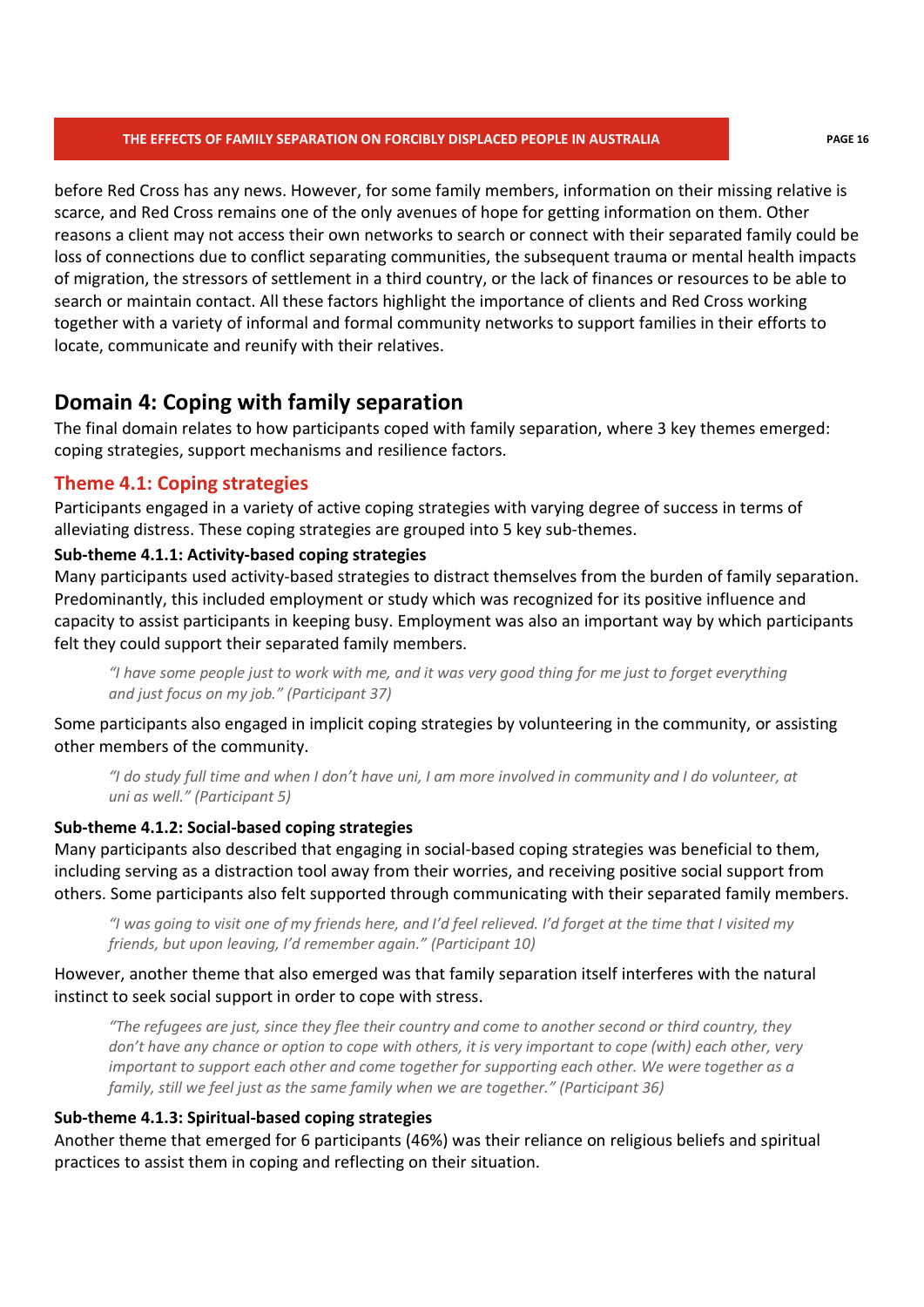*"I depended on God. I pray for God, and so I kept on praying, that is how I managed to cope with the situation." (Participant 38)* 

#### **Sub-theme 4.1.4: Cognitive and emotion-based coping strategies**

Participants were clearly dealing with very strong negative emotions in connection with their family separation, including distress and sadness, as outlined under Domain 2. In order to manage these strong emotions, another coping-related theme that emerged was engaging in cognitive and emotion-focused strategies. Some of these strategies proved more helpful in alleviating distress than others. For instance, distraction appeared to be widely utilized to manage complex emotional reactions to difficult circumstances – including working overtime, taking care of family in Australia or engaging socially. Another tool used was acceptance – the understanding that since there are limits to what the participant can do to change the situation, they chose to accept it.

*"I am doing a process to be reunited with my mum. I will take a process with immigration. It is very hard but sometimes if you don't have choice you have to be accepting and I am still waiting." (Participant 28)* 

One participant explicitly mentioned practicing a form of mindfulness, in recognition that they were experiencing extreme stress. They suggest that focusing on a singular task was helpful to them – in this case, answering the questions in the semi-structured interview of the current study.

*"Sometimes I escape from my problems. Try to not feel that you. For example when you're asking me the question I'm, all my problems. I focus on your questions in order to answer." (Participant 4)* 

Conversely, it's important to recognize that some of these strategies are not always helpful in the long-term. Importantly, ruminating about separated family members – another cognitive-based coping strategy that was commonly used - is likely to be associated with adverse mental health outcomes (see Theme 2.1), although the evidence for this was unclear in the current study.

#### **Sub-theme 4.1.5: Maladaptive coping strategies**

Engaging in maladaptive coping strategies – such as drugs or alcohol consumption, or undertaking other forms of risky behaviour – were rarely reported by participants. Only one participant referenced experiences with explicit negative coping strategies such as these in the past. Otherwise, more maladaptive coping appeared to be associated with ruminating about family (as above), avoiding thinking about their separated family because it upset them too much, or tendencies to socially isolate or withdraw from vital daily activities.

*"I try to forget them…. Yes because you know when I think about them I just gets really upset and I just want, I wish – that I could just go and see them, or that they just lived around the corner or something." (Participant 9)* 

*"I keep promised my wife maybe next year things are going to be better. Our situations going to change to be better, maybe we're going to be together. My kids you know, my kids call me liar. So I can't befeel comfortable with people even from my community. I try to escape from myself because I don't want to think about my family. When I go back home to my bed to sleep I always go back to think about them. So not my future, I forgot about my future." (Participant 4)* 

## **Theme 4.2: Support mechanisms**

#### **Sub-theme 4.2.1: Positive support mechanisms**

Participants reflected on a number of critical positive support mechanisms utilized to cope with separation from their families. These included:

 Professional support: Including engaging professional mental health care services (such as seeing a psychologist or counsellor), legal services, government and NGOs including Red Cross. Accessing these services seemed to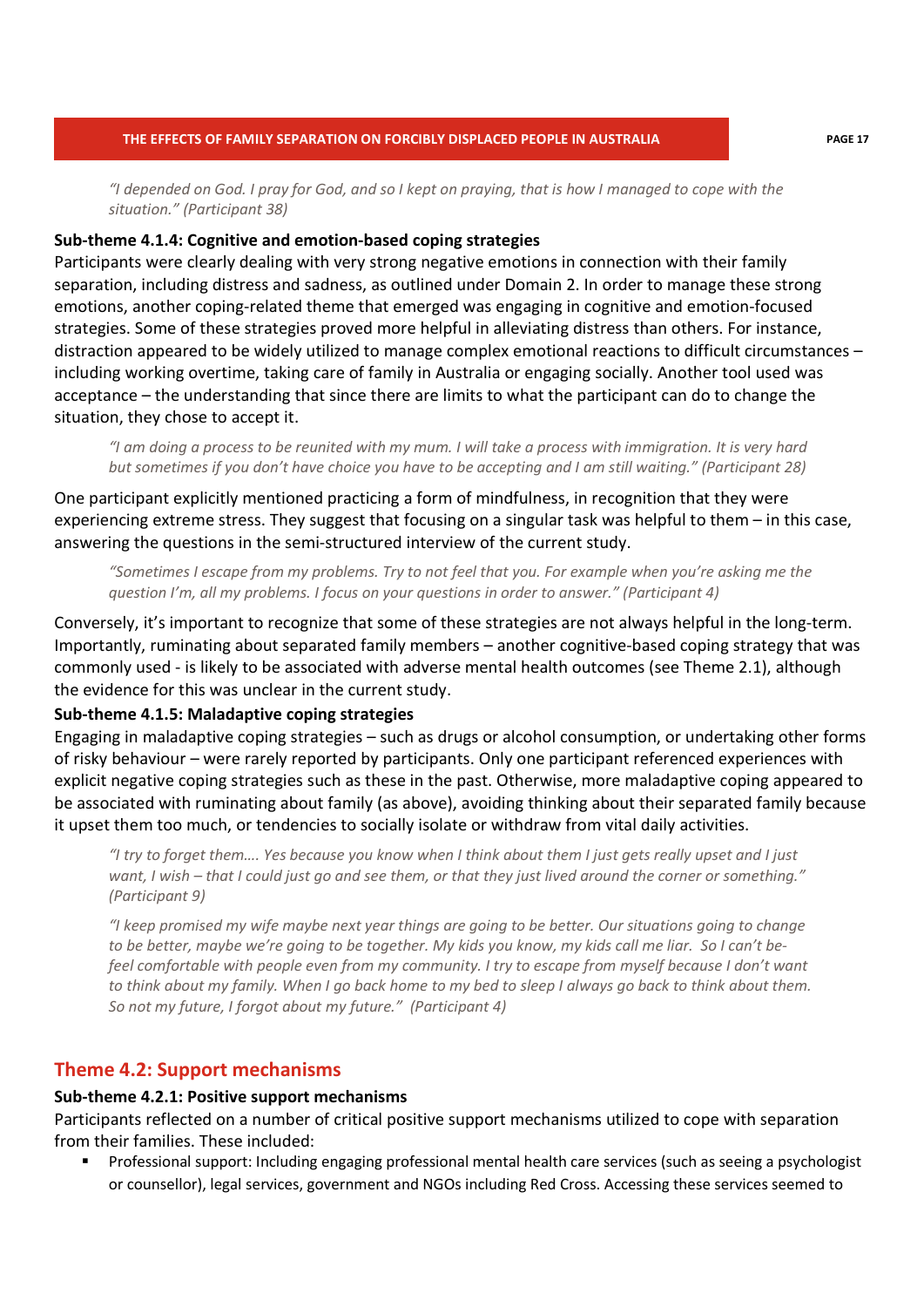benefit participants by helping them to process their difficult emotions, establish connections in the Australian community, and taking steps to realise goals through employment or study, even within the context of experiencing family separation.

Support from family in Australia:

*"That's why I will say like, she doesn't know her [missing family member] whereabouts, but she has us. Like her children just make her happy, because after that she didn't have much, my dad died but he left things behind like us - that helped her." (Participant 16)* 

 Support from peers and community: A number of participants regularly communicated with their friends and community members, receiving social support.

#### **Sub-theme 4.2.2: Negative support mechanisms and barriers to receiving support**

A number of barriers were evident that prevented participants from receiving the right forms of support. These related to:

- **EXECT** Lack of information regarding community initiatives, preventing community connections.
- Practical barriers including English language skills.

*"Second one was my language, even now, see I'm using an interpreter to communicate with the Red Cross, which is a barrier." (Participant 10)* 

Difficulty opening up to supportive others:

*"I don't discuss my family issues with any other parties or any other personnel and I haven't tried anything so far and I haven't applied anything." (Participant 30)* 

Social isolation and disrupted social network on which to turn to for support

*"So I think that if my sisters and my mum they come to Australia it will be a bonus for me and as I say to you I don't have any social life, I don't associate with [North African country-of-origin] community here or any other people and I can't live my own life, and I'm working hard and trying to improve my life. In*  fact, very recently I had depression and when I had surgery here, and operation and when I had that *operation I didn't have anyone to look after me and I was struggling by myself." (Participant 30)* 

## **Theme 4.3: Resilience**

Despite the enormous toll that family separation placed on people, participants also displayed vast amounts of resilience – that is, being able to persevere and thrive in the face of their limitations and stress. There were a number of key factors that appeared to be associated with resilient outcomes, although it's important to note that direct causality is difficult to determine. Some of these factors emerged within other themes/sub-themes, but in this context, seem to be associated with resilient outcomes. These included:

#### **Sub-theme 4.3.1: Hope for the future**

A number of participants, despite experiencing many difficulties associated with their family separation, still expressed hope that their situation would improve in the future - including being reunited with family – and that this hope motivated them in their daily lives.

Notably, hope increased following receiving news about a separated family member or receiving support from professional services such as the Red Cross. Professional support seemed to be enhance resilience amongst participants, and their perception of being able to cope with their situation.

*"So that is the Red Cross. For example I came to you and gave me hope. Everything changed. People need some small hope." (Participant 28)*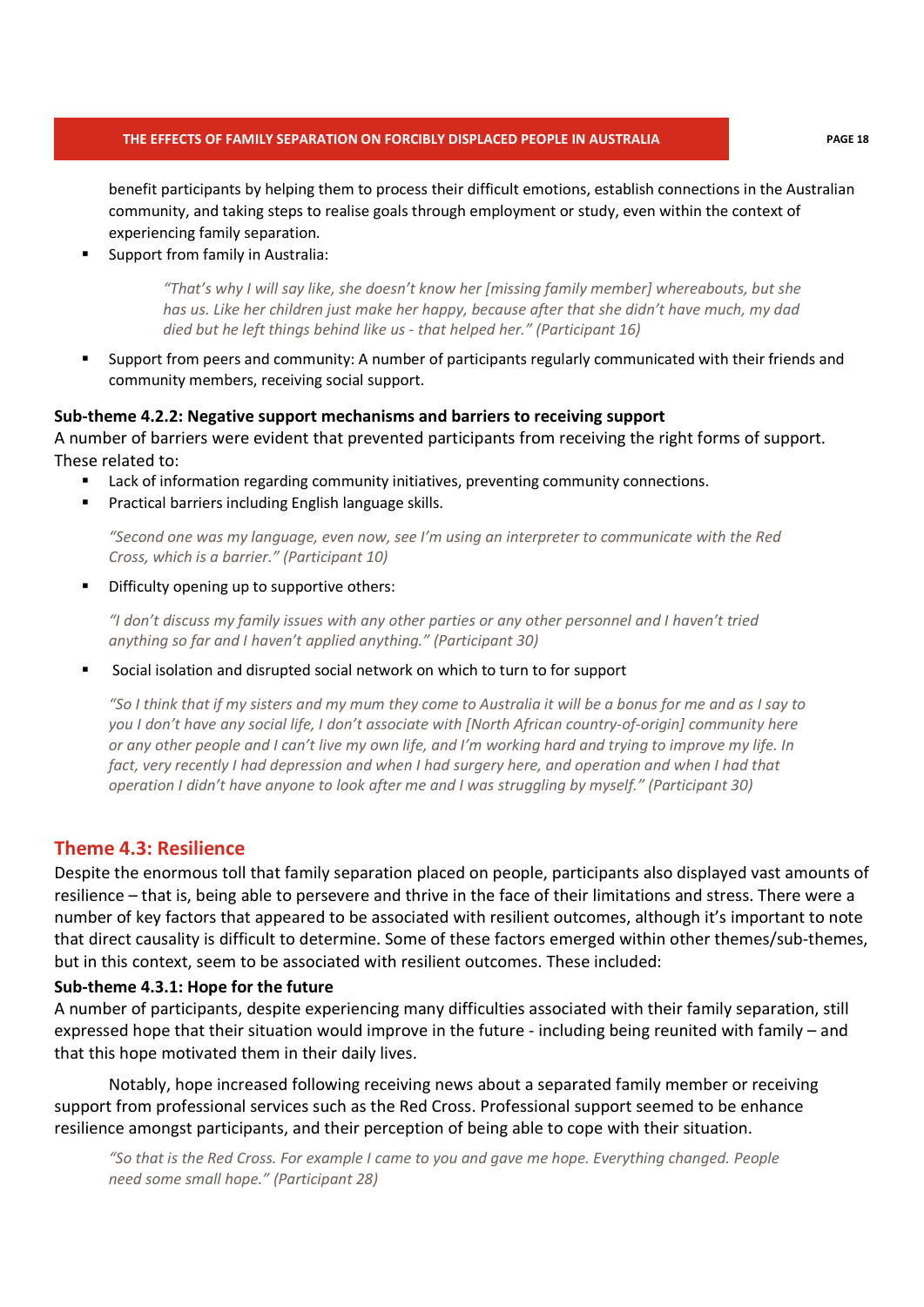#### **Sub-theme 4.3.2: Taking concrete action**

As noted in Theme 2.3 and Domain 3, acting to connect with missing or separated family members or working to support separated family members transferred a sense of agency to participants, and consequently, may be a factor associated with resilient outcomes. For example, being employed or having a sense of purpose is known to be linked to better mental health in general<sup>9</sup>, and that may be the case for those experiencing family separation as well. One participant, whose entire family was living overseas and who worked multiple jobs to support them said:

*"Six years without living with my family. But I'm thinking about the future of my kids. My daughter was 5 months only when I came here now she 7 years. My son 1 year, now he's 8 years, so now I'm just fighting for their future. Even if their future is unknown now as long as I'm here." (Participant 4)* 

#### **Sub-theme 4.3.3: Having some family in Australia**

Having some family in Australia appeared to be a protective factor, enabling participants to receive direct family support and for participants to also focus on caring for their family, giving their life purpose and meaning despite being separated from other important family members.

*"I know I will not give up my life. I have put up with all the problems, with all the health conditions and the diseases that I had. So I have tolerated everything up until now just not to lose my children, to be like a father for them until I have reached this country." (Participant 21)* 

Importantly, some participants were also able to forge strong social relationships with non-family in Australia, who acted as proxy family for them.

#### **Sub-theme 4.3.4: Recognizing opportunities in Australia**

Finally, many participants noted that being in Australia afforded them significant opportunities in terms of their safety, wellbeing and to shape a meaningful future. Recognizing this appeared to be associated with some degree of resilience to the stressors of family separation.

*What I can say is that Red Cross was the most [important] in my life to connect to my family. The other thing I can say is the Australian Government and the Australian people that accepted us to come to this country; now I can study, and I can work. (Participant 10)* 

### **Summary and discussion of findings under Domain 4: Coping**

The participants in this study displayed high levels of resourcefulness and a variety of coping strategies to respond to their situation of being separated from family. Many have partially adjusted by finding other sources of support. Others continued to struggle even over the long-term. Resilience in the face of ongoing family separation appeared to be connected with both psychological (i.e. retaining a sense of hope) and situational factors (e.g. having family in Australia).

How people cope with family separation and what measures might increase their resilience is an area Red Cross seeks to understand better. Coping with a missing family member requires a delicate balancing of hope and despair. While the themes around resourcefulness and strength are critical, the individual coping strategies vary greatly. Some people don't talk about their missing family members with anyone else but Red Cross. Others look for a safe space to discuss how to maintain family connection in difficult circumstances with others who understand the burdens and challenges. For some, a formal active search is initiated as soon as possible, but for others it can take years before they are ready to commence a search with Red Cross.

<sup>9</sup> Flatau P, Galea J, Petridis R (2000). Mental Health and Wellbeing and Unemployment. *The Australian Economic Review,* 33(2), 161- 181.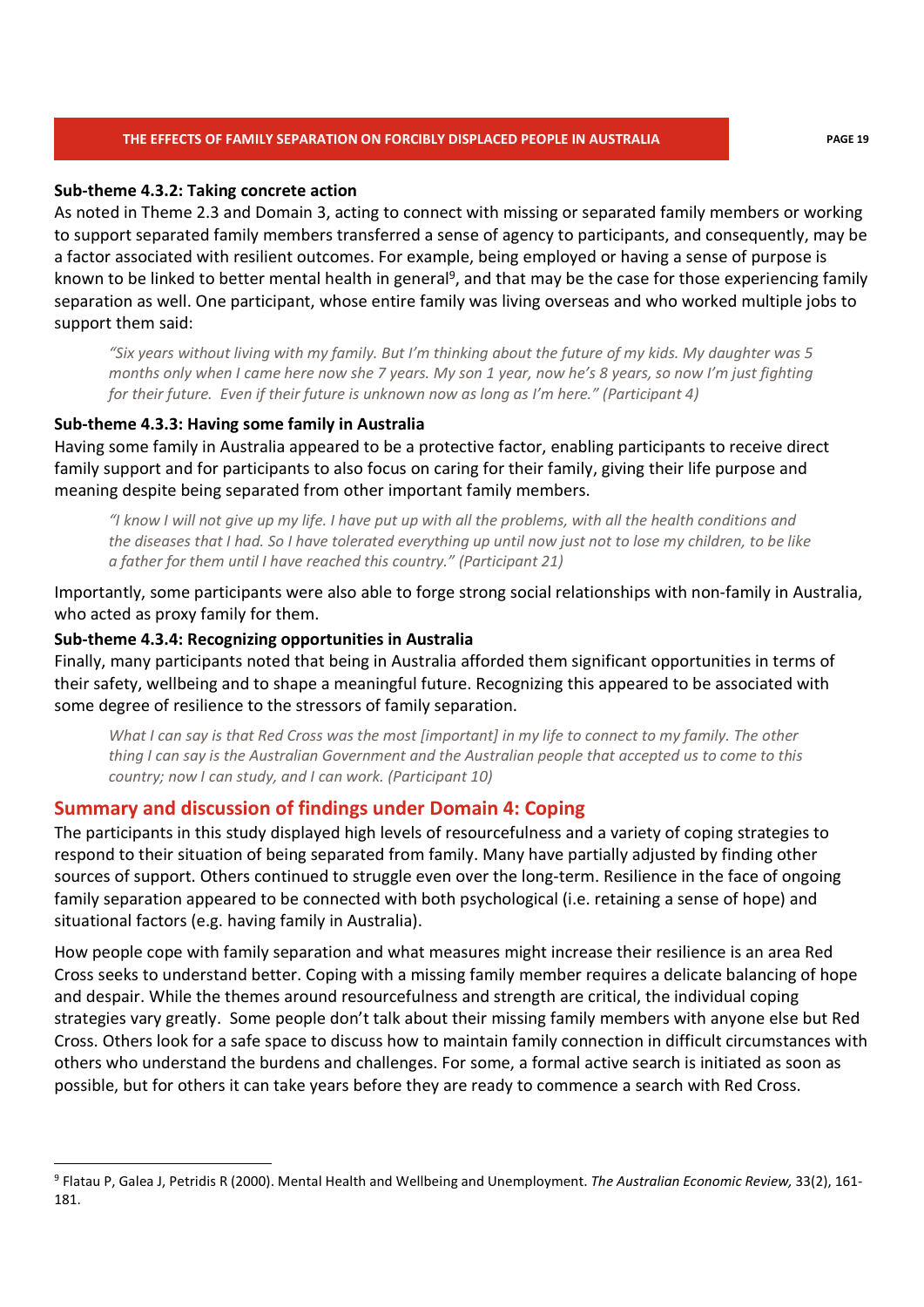## **Additional contextual factors**

A number of extenuating factors emerged from the interviews that appeared to affect how family separation impacted on participants. These factors, while not common to all participants, could shape how family separation affects psychological wellbeing, resilience and coping. These factors included:

- Conflict: A number of participant's families were still living in conflict-affected regions or in unsafe environments including refugee camps. This situational factor appeared to increase the potency of worries relating to the safety and wellbeing of family.
- Family issues: A number of participants detailed family circumstances that heightened the impact of family separation. For example, one participant recounted the experience of family conflict in Australia, affecting the stability of her living situation. A number of participants were concerned that separated family were growing older and would need care in their old age, which increased their stress relating to being separated from them.
- Illness and disability: Some separated family were experiencing ill-health or disability, enhancing the sense of responsibility and powerlessness felt by participants. Some participants were also in a caring role for sick or disabled family members in Australia.

Further research will be needed to unpack the contribution of these factors, amongst others, to the role that family separation plays in the settlement and wellbeing of forcibly displaced people.

## **Conclusions**

The findings from this joint Australian Red Cross and UNSW Sydney study demonstrate that separation from family has a profound effect on forcibly displaced individuals. The most prominent effects were on psychological wellbeing, functioning and adjustment to life in Australia. Despite facing many difficulties associated with separation from family, participants also demonstrated signs of resourcefulness and resilience – although many encountered various practical barriers to taking direct action. Significant variation in the nature of the impact of separation emerged across individuals, and the quality of distress also varied depending on whether family was missing or separated, and a number of other contextual factors. These findings suggest that individuals may benefit from different forms of support as they engage in different phases of the RFL process and beyond. Certainly, the complex needs of people facing long-term separation suggests they might benefit from a variable support structure. It highlights the complexity of the needs of people facing long term separation, and the importance of understanding how these needs evolve over time through further research.

While providing new knowledge, this study also has a number of limitations and outstanding questions that could be addressed in future studies. While a qualitative investigation such as this provides deep insights into the personal effects of family separation, it is less clear how family separation specifically drives these impacts or whether there are other contributing factors including past trauma exposure. It also remains unknown how the effects of family separation and the needs of those experiencing separation change over time, nor what might be the impact ongoing family separation might have on the long-term settlement of refugees in Australia. Importantly, further research is required to understand how practices and policies can be optimized to support individuals facing long-term family separation.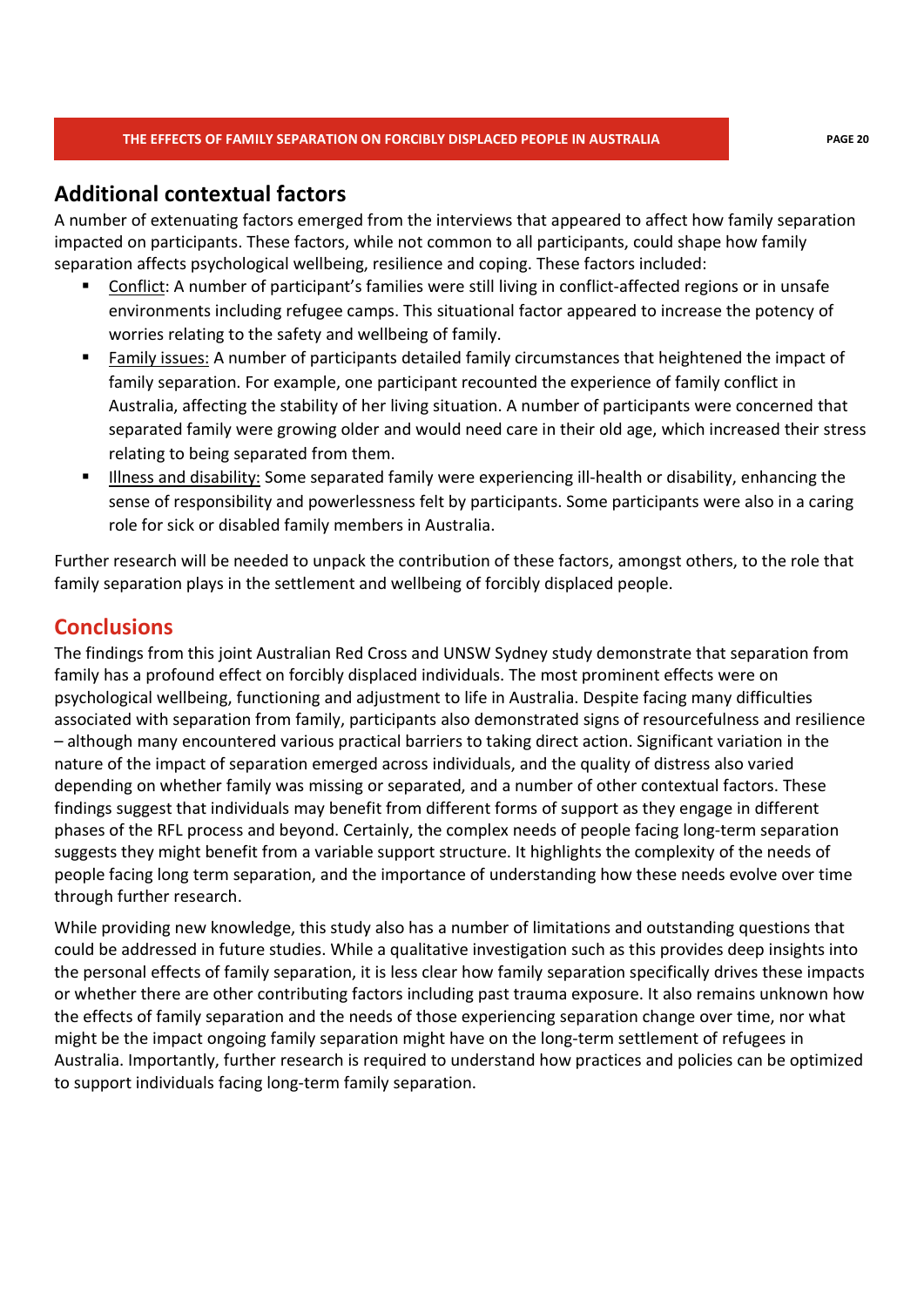## **APPENDICES**

## **Semi-structured interview questions**

- 1. Who is part of your family?
- 2. Who are you currently separated from or who have experienced separation from in the past?

|                | Relationship to participant | Current or past separation | Tick the selected<br>separation experience for<br>the interview |
|----------------|-----------------------------|----------------------------|-----------------------------------------------------------------|
| 1              |                             |                            |                                                                 |
| $\overline{2}$ |                             |                            |                                                                 |
| 3              |                             |                            |                                                                 |
| 4              |                             |                            |                                                                 |
| 5              |                             |                            |                                                                 |
| 6              |                             |                            |                                                                 |
| 7              |                             |                            |                                                                 |
| 8              |                             |                            |                                                                 |
| 9              |                             |                            |                                                                 |
| 10             |                             |                            |                                                                 |
| 11             |                             |                            |                                                                 |
| 12             |                             |                            |                                                                 |

For the remainder of the interview, I'd like to focus on the one experience of separation that bothers you most. This may be a past or current separation.

- 3. How did you get to be separated from them? What happened? (i.e. why are/were you separated? Were you separated from all of your family? If not, who did you have with you (i.e. not separated from)?
- 4. How long have you been/were you separated from your family?
	- a. If reunited, how were you reunited with your family?
	- b. If not reunited, what have you tried to do to reunite with your family?
- 5. How does it feel to be separated/have been separated from your family? What kind of impact has it had on you?
- 6. How has this impacted:
- a. the family members who are with you?
- b. the family members who you are/were separated from?
- 7. How much did/do you worry about your separated family members? (note: Worry refers to when thinking about family members to the point where this thinking dominates thoughts and interfered with concentration on other important activities such as work, study, taking care of other family etc).

### Scale (1-5):

(Scale 1-5; 1= Do/did not worry at all;

2 = Worry/worried about family members a little bit of the time;

3= Worry-Worried about family members some of the time;

4 = worry/worried about family members quite a bit of time;

5 = Worry/worried about family members all the time (most of the day, every day). [Note: If currently separated, could be current level of worry; or else overall degree of worry over course of separation]

- 8. When you are (or were) thinking about your separated family members, wat do you worry about?
- 9. Has being separated from your family affected/ affects the way you interact with other people around you i.e.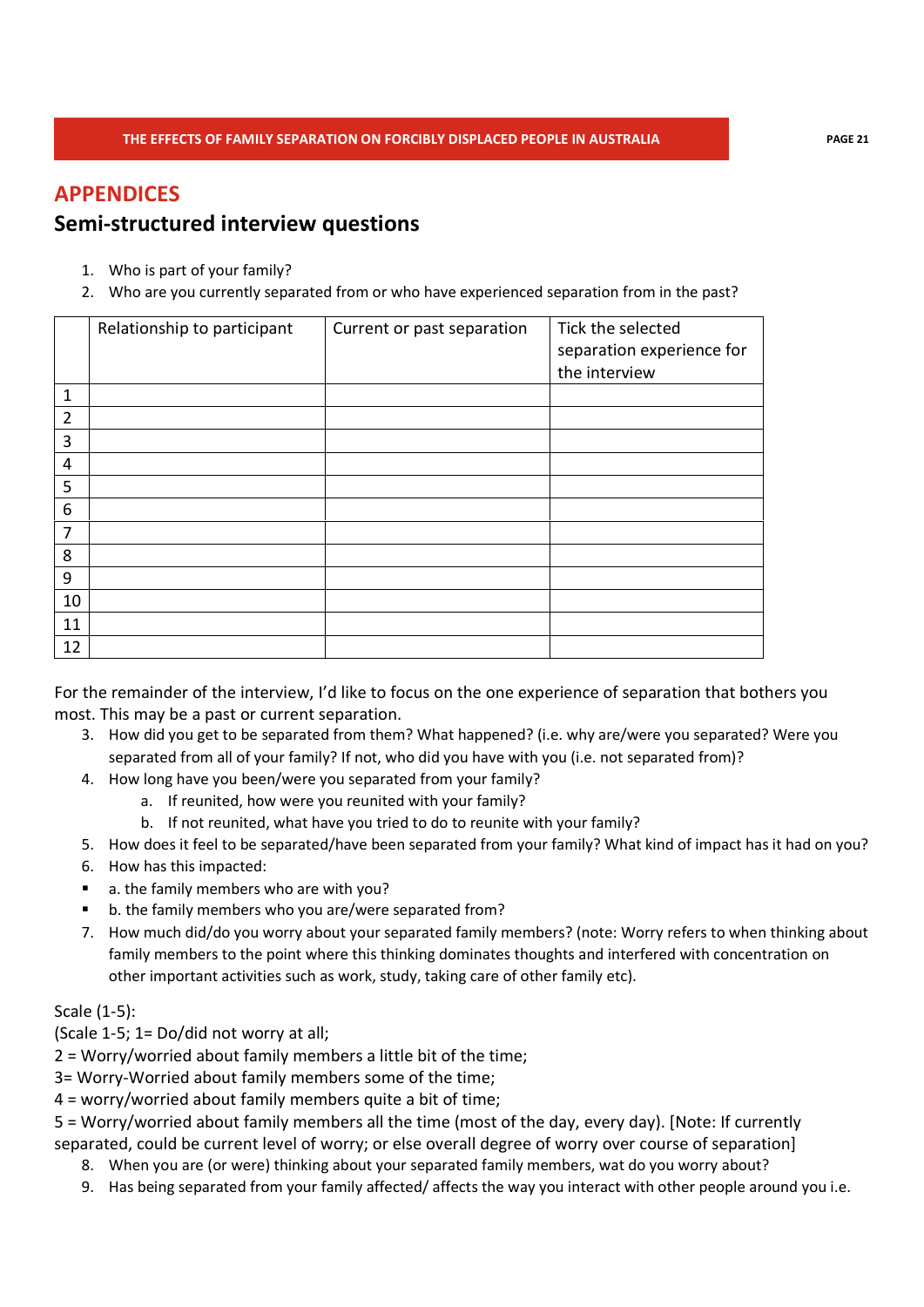friends, colleagues, community members? How so? Also, how much has it affected you socially? (Scale 1-5; 1= Did not affect me at all; 5 = Had an extreme effect on me socially)

- 10. Do/did you have other people in your life who stepped into the role of a family member for you? E.g. a friend, neighbour, case-worker, counsellor, medical professional, co-worker, etc.
	- c. If you didn't have this support, how do you think you would have managed?
- 11. Have you had/did you have to assume a different role within your family because of being separated from your family? What was this role, and how did it affect you directly? (E.g. care-giver, bread-winner, head of household, decision-maker, oldest sibling responsibilities, etc)
- 12. Has being separated from your family had any impact on how you live or express your culture, religion or personal values? If, yes, how so?? (e.g. worry about continuity of cultural practices)
- 13. While you have been/were separated, have you been in contact with your separated family members?
	- d. How often did you keep in contact? (i.e. frequency)
	- e. How did you keep in contact? (i.e. mode of contact)
	- f. What was your contact like? Did you/do you find it helpful or distressing to be in contact with family members?
- 14. Do you feel a sense of responsibility to your separated family members? If yes, describe what sort of responsibility you feel? (e.g. could be practical, material or financial responsibility, could be emotional protection such as not sharing the reality of their current circumstances with them).
- 15. Are there or were there family members that you are separated from and you don't know where they are?
	- g. What is the impact of not knowing on you?
- 16. How do you cope with being separated from your family? What do you do that helps you?
- 17. What has been helpful to you in the process of reunifying with family? What has not been helpful and have there been any barriers?
- 18. Why do you think it's important for migrant or refugee families to be together? Why is it important to you?